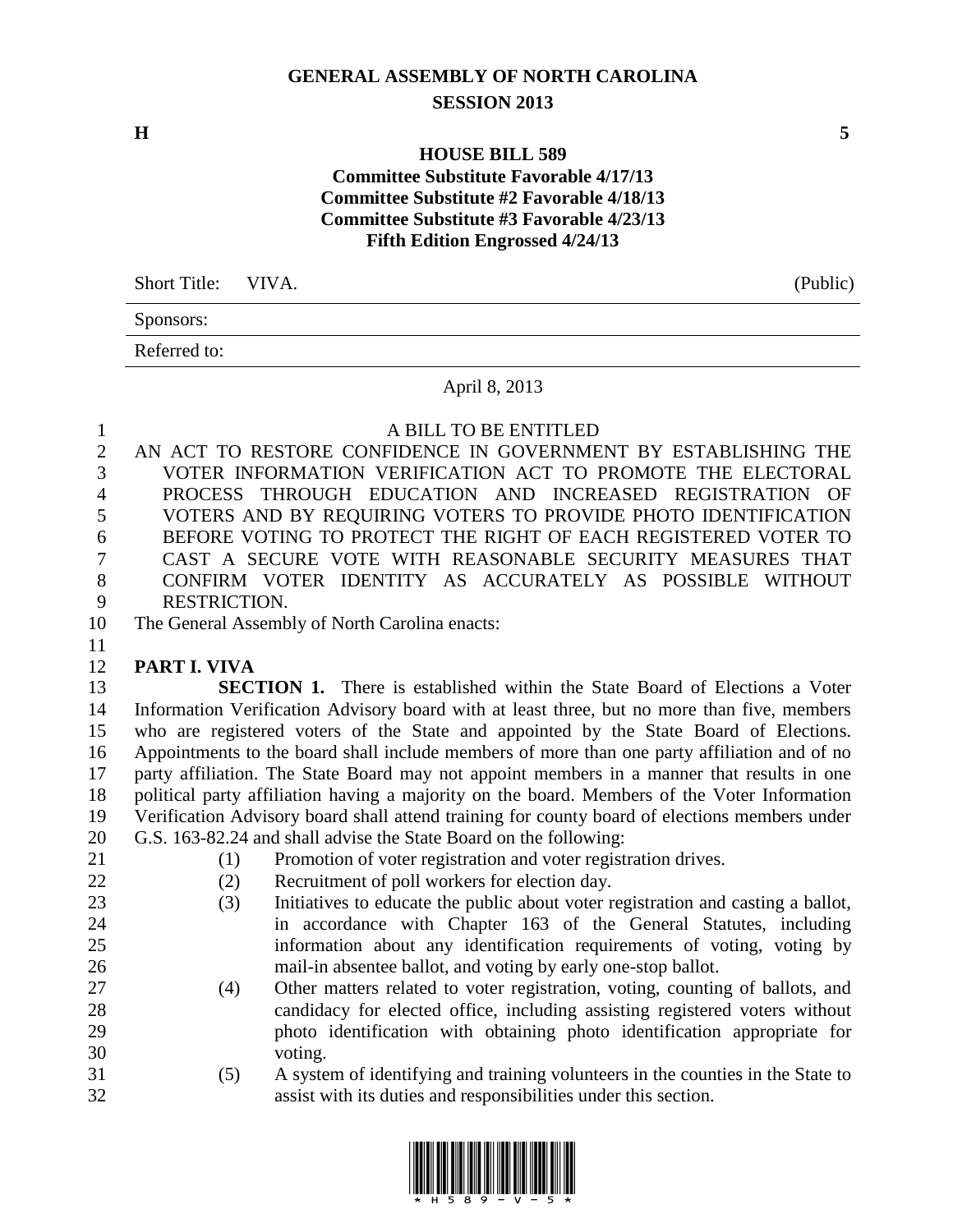|                                                            | <b>General Assembly Of North Carolina</b>                                                                                                                                                                                                                                                                                                                                                                                                                                                                                                                                                                                                                                                                                                                                                                                                                                                                                                                                                                                                                                                                                                                                                                                                                                                                                                                                                                                                                                                                                                                                                                                                                                                                                                                                                                                                                                                                                                                                                                                                                                                  | <b>Session 2013</b> |
|------------------------------------------------------------|--------------------------------------------------------------------------------------------------------------------------------------------------------------------------------------------------------------------------------------------------------------------------------------------------------------------------------------------------------------------------------------------------------------------------------------------------------------------------------------------------------------------------------------------------------------------------------------------------------------------------------------------------------------------------------------------------------------------------------------------------------------------------------------------------------------------------------------------------------------------------------------------------------------------------------------------------------------------------------------------------------------------------------------------------------------------------------------------------------------------------------------------------------------------------------------------------------------------------------------------------------------------------------------------------------------------------------------------------------------------------------------------------------------------------------------------------------------------------------------------------------------------------------------------------------------------------------------------------------------------------------------------------------------------------------------------------------------------------------------------------------------------------------------------------------------------------------------------------------------------------------------------------------------------------------------------------------------------------------------------------------------------------------------------------------------------------------------------|---------------------|
| (6)<br>" $(i)$<br>additional public offices:<br>(1)<br>(2) | Outreach to State and local governmental agencies, political parties as<br>defined by Article 9 of Chapter 163 of the General Statutes, and nonprofit<br>organizations operating in this State to help identify registered voters<br>without photo identification appropriate for voting and assist those voters in<br>obtaining photo identification appropriate for voting.<br><b>SECTION 2.</b> G.S. 163-82.20 is amended by adding a new subsection to read:<br><u>Additional Public Agencies Permitted to Offer Registration. – If approved by the</u><br>State Board of Elections, the county board of elections, and the county board of commissioners,<br>a county may offer voter registration in accordance with this section through the following<br>Senior centers or facilities operated by the county.<br>Parks and recreation services operated by the county."<br><b>SECTION 3.(a)</b> The State Board of Elections shall disseminate information about<br>photo identification requirements for voting, provide information on how to obtain photo<br>identification appropriate for voting, and assist any registered voter without photo identification<br>appropriate for voting with obtaining such photo identification. Information may be distributed<br>through public service announcements, print, radio, television, online, and social media. The<br>State Board shall work with public agencies, private partners, and nonprofits to identify voters<br>without photo identification appropriate for voting and assist those voters in securing the photo<br>identification appropriate for voting. All outreach efforts to notify voters of the photo<br>identification requirements shall be accessible to the elderly and persons with disabilities. The<br>State Board of Elections shall work with county boards of elections in those counties where<br>there is no Division of Motor Vehicles driver license office open five days a week to (i) widely<br>communicate information about the availability and schedules of Division of Motor Vehicle |                     |
|                                                            |                                                                                                                                                                                                                                                                                                                                                                                                                                                                                                                                                                                                                                                                                                                                                                                                                                                                                                                                                                                                                                                                                                                                                                                                                                                                                                                                                                                                                                                                                                                                                                                                                                                                                                                                                                                                                                                                                                                                                                                                                                                                                            |                     |
|                                                            | mobile units and (ii) provide volunteers to assist voters with obtaining photo identification                                                                                                                                                                                                                                                                                                                                                                                                                                                                                                                                                                                                                                                                                                                                                                                                                                                                                                                                                                                                                                                                                                                                                                                                                                                                                                                                                                                                                                                                                                                                                                                                                                                                                                                                                                                                                                                                                                                                                                                              |                     |
|                                                            | through mobile units or through any local government that makes photo identification                                                                                                                                                                                                                                                                                                                                                                                                                                                                                                                                                                                                                                                                                                                                                                                                                                                                                                                                                                                                                                                                                                                                                                                                                                                                                                                                                                                                                                                                                                                                                                                                                                                                                                                                                                                                                                                                                                                                                                                                       |                     |
| available.                                                 | <b>SECTION 3.(b)</b> The Executive Director of the State Board of Elections shall                                                                                                                                                                                                                                                                                                                                                                                                                                                                                                                                                                                                                                                                                                                                                                                                                                                                                                                                                                                                                                                                                                                                                                                                                                                                                                                                                                                                                                                                                                                                                                                                                                                                                                                                                                                                                                                                                                                                                                                                          |                     |
| and responsibilities of this act.                          | assign staff to support the Voter Information Verification Advisory board to fulfill the duties                                                                                                                                                                                                                                                                                                                                                                                                                                                                                                                                                                                                                                                                                                                                                                                                                                                                                                                                                                                                                                                                                                                                                                                                                                                                                                                                                                                                                                                                                                                                                                                                                                                                                                                                                                                                                                                                                                                                                                                            |                     |
|                                                            |                                                                                                                                                                                                                                                                                                                                                                                                                                                                                                                                                                                                                                                                                                                                                                                                                                                                                                                                                                                                                                                                                                                                                                                                                                                                                                                                                                                                                                                                                                                                                                                                                                                                                                                                                                                                                                                                                                                                                                                                                                                                                            |                     |
|                                                            | PART II. PHOTO IDENTIFICATION                                                                                                                                                                                                                                                                                                                                                                                                                                                                                                                                                                                                                                                                                                                                                                                                                                                                                                                                                                                                                                                                                                                                                                                                                                                                                                                                                                                                                                                                                                                                                                                                                                                                                                                                                                                                                                                                                                                                                                                                                                                              |                     |
|                                                            | <b>SECTION 4.</b> Article 14A of Chapter 163 of the General Statutes is amended by                                                                                                                                                                                                                                                                                                                                                                                                                                                                                                                                                                                                                                                                                                                                                                                                                                                                                                                                                                                                                                                                                                                                                                                                                                                                                                                                                                                                                                                                                                                                                                                                                                                                                                                                                                                                                                                                                                                                                                                                         |                     |
| adding a new section to read:                              |                                                                                                                                                                                                                                                                                                                                                                                                                                                                                                                                                                                                                                                                                                                                                                                                                                                                                                                                                                                                                                                                                                                                                                                                                                                                                                                                                                                                                                                                                                                                                                                                                                                                                                                                                                                                                                                                                                                                                                                                                                                                                            |                     |
|                                                            | "§ 163-166.13. Photo identification requirement for voting in person.                                                                                                                                                                                                                                                                                                                                                                                                                                                                                                                                                                                                                                                                                                                                                                                                                                                                                                                                                                                                                                                                                                                                                                                                                                                                                                                                                                                                                                                                                                                                                                                                                                                                                                                                                                                                                                                                                                                                                                                                                      |                     |
| (a)                                                        | Every qualified voter voting in person in accordance with this Article,                                                                                                                                                                                                                                                                                                                                                                                                                                                                                                                                                                                                                                                                                                                                                                                                                                                                                                                                                                                                                                                                                                                                                                                                                                                                                                                                                                                                                                                                                                                                                                                                                                                                                                                                                                                                                                                                                                                                                                                                                    |                     |
|                                                            | G.S. 163-82.6A, 163-166.7, 163-166.9, 163-227.2, or 163-182.1A shall present photo                                                                                                                                                                                                                                                                                                                                                                                                                                                                                                                                                                                                                                                                                                                                                                                                                                                                                                                                                                                                                                                                                                                                                                                                                                                                                                                                                                                                                                                                                                                                                                                                                                                                                                                                                                                                                                                                                                                                                                                                         |                     |
|                                                            | identification bearing any reasonable resemblance to that voter to a local election official at the                                                                                                                                                                                                                                                                                                                                                                                                                                                                                                                                                                                                                                                                                                                                                                                                                                                                                                                                                                                                                                                                                                                                                                                                                                                                                                                                                                                                                                                                                                                                                                                                                                                                                                                                                                                                                                                                                                                                                                                        |                     |
|                                                            | voting place before voting, except as follows:                                                                                                                                                                                                                                                                                                                                                                                                                                                                                                                                                                                                                                                                                                                                                                                                                                                                                                                                                                                                                                                                                                                                                                                                                                                                                                                                                                                                                                                                                                                                                                                                                                                                                                                                                                                                                                                                                                                                                                                                                                             |                     |
| (1)                                                        | For a registered voter voting curbside, that voter shall present identification                                                                                                                                                                                                                                                                                                                                                                                                                                                                                                                                                                                                                                                                                                                                                                                                                                                                                                                                                                                                                                                                                                                                                                                                                                                                                                                                                                                                                                                                                                                                                                                                                                                                                                                                                                                                                                                                                                                                                                                                            |                     |
|                                                            | under G.S. 163-166.9.                                                                                                                                                                                                                                                                                                                                                                                                                                                                                                                                                                                                                                                                                                                                                                                                                                                                                                                                                                                                                                                                                                                                                                                                                                                                                                                                                                                                                                                                                                                                                                                                                                                                                                                                                                                                                                                                                                                                                                                                                                                                      |                     |
| (2)                                                        | For a registered voter who has a sincerely held religious objection to being                                                                                                                                                                                                                                                                                                                                                                                                                                                                                                                                                                                                                                                                                                                                                                                                                                                                                                                                                                                                                                                                                                                                                                                                                                                                                                                                                                                                                                                                                                                                                                                                                                                                                                                                                                                                                                                                                                                                                                                                               |                     |
|                                                            | photographed and has filed a declaration in accordance with G.S. 163-82.7A                                                                                                                                                                                                                                                                                                                                                                                                                                                                                                                                                                                                                                                                                                                                                                                                                                                                                                                                                                                                                                                                                                                                                                                                                                                                                                                                                                                                                                                                                                                                                                                                                                                                                                                                                                                                                                                                                                                                                                                                                 |                     |
|                                                            | at least 25 days before the election in which that voter is voting in person,                                                                                                                                                                                                                                                                                                                                                                                                                                                                                                                                                                                                                                                                                                                                                                                                                                                                                                                                                                                                                                                                                                                                                                                                                                                                                                                                                                                                                                                                                                                                                                                                                                                                                                                                                                                                                                                                                                                                                                                                              |                     |
|                                                            | that voter shall not be required to provide photo identification.                                                                                                                                                                                                                                                                                                                                                                                                                                                                                                                                                                                                                                                                                                                                                                                                                                                                                                                                                                                                                                                                                                                                                                                                                                                                                                                                                                                                                                                                                                                                                                                                                                                                                                                                                                                                                                                                                                                                                                                                                          |                     |
| (3)                                                        | For a registered voter who is a victim of a natural disaster occurring within                                                                                                                                                                                                                                                                                                                                                                                                                                                                                                                                                                                                                                                                                                                                                                                                                                                                                                                                                                                                                                                                                                                                                                                                                                                                                                                                                                                                                                                                                                                                                                                                                                                                                                                                                                                                                                                                                                                                                                                                              |                     |
|                                                            | 60 days before election day that resulted in a disaster declaration by the                                                                                                                                                                                                                                                                                                                                                                                                                                                                                                                                                                                                                                                                                                                                                                                                                                                                                                                                                                                                                                                                                                                                                                                                                                                                                                                                                                                                                                                                                                                                                                                                                                                                                                                                                                                                                                                                                                                                                                                                                 |                     |
|                                                            | President of the United States or the Governor of this State who declares the                                                                                                                                                                                                                                                                                                                                                                                                                                                                                                                                                                                                                                                                                                                                                                                                                                                                                                                                                                                                                                                                                                                                                                                                                                                                                                                                                                                                                                                                                                                                                                                                                                                                                                                                                                                                                                                                                                                                                                                                              |                     |
|                                                            | lack of photo identification due to the natural disaster on a form provided by                                                                                                                                                                                                                                                                                                                                                                                                                                                                                                                                                                                                                                                                                                                                                                                                                                                                                                                                                                                                                                                                                                                                                                                                                                                                                                                                                                                                                                                                                                                                                                                                                                                                                                                                                                                                                                                                                                                                                                                                             |                     |
|                                                            | the State Board, that voter shall not be required to provide photo                                                                                                                                                                                                                                                                                                                                                                                                                                                                                                                                                                                                                                                                                                                                                                                                                                                                                                                                                                                                                                                                                                                                                                                                                                                                                                                                                                                                                                                                                                                                                                                                                                                                                                                                                                                                                                                                                                                                                                                                                         |                     |
|                                                            | identification.                                                                                                                                                                                                                                                                                                                                                                                                                                                                                                                                                                                                                                                                                                                                                                                                                                                                                                                                                                                                                                                                                                                                                                                                                                                                                                                                                                                                                                                                                                                                                                                                                                                                                                                                                                                                                                                                                                                                                                                                                                                                            |                     |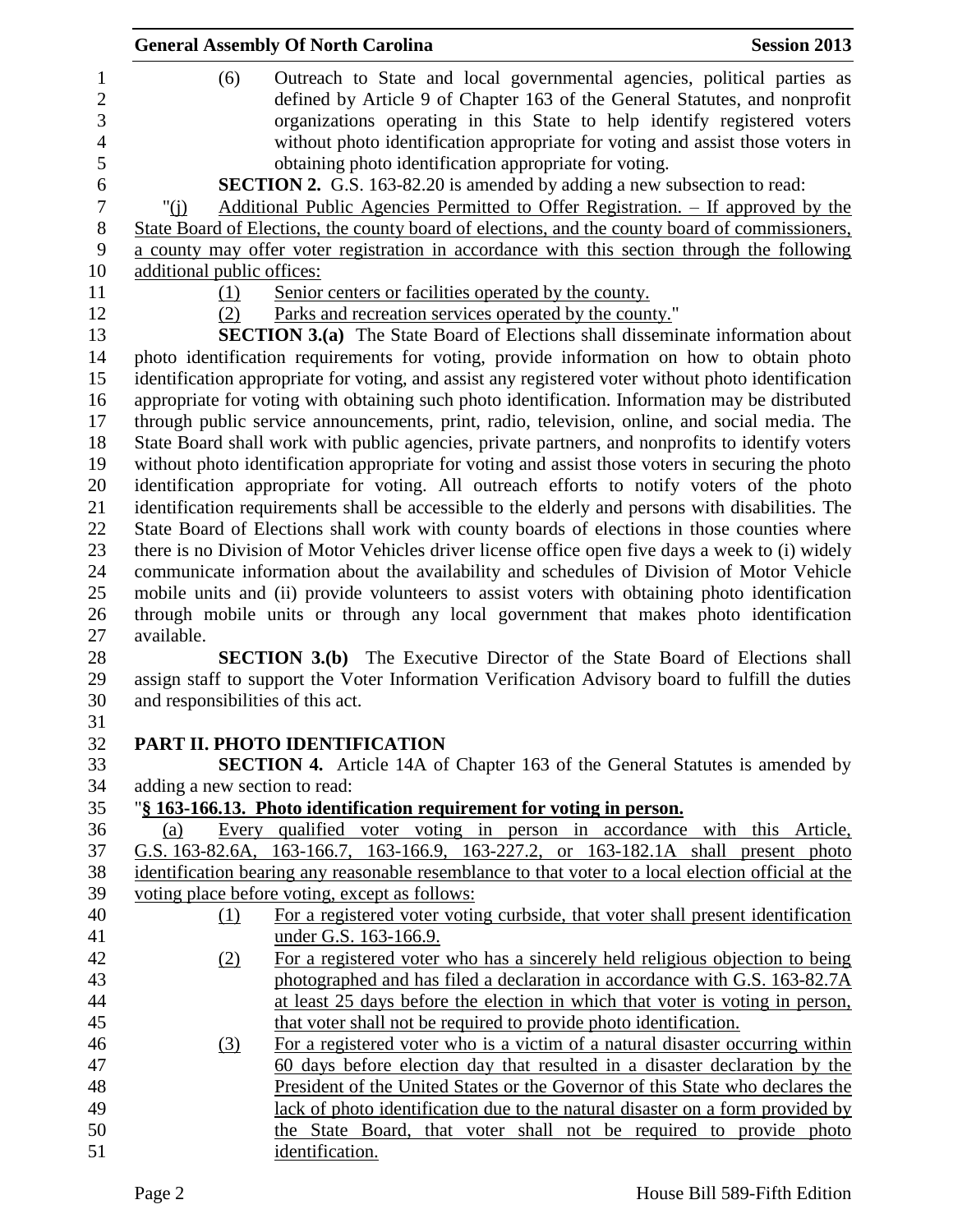|                  |                  |                   |                            | <b>General Assembly Of North Carolina</b>     |                                                                                                                                              | <b>Session 2013</b> |
|------------------|------------------|-------------------|----------------------------|-----------------------------------------------|----------------------------------------------------------------------------------------------------------------------------------------------|---------------------|
| $\mathbf{1}$     | (b)              |                   |                            |                                               | Any voter who complies with subsection (a) of this section shall be permitted to                                                             |                     |
| $\overline{c}$   | vote.            |                   |                            |                                               |                                                                                                                                              |                     |
| 3                | (c)              |                   |                            |                                               | Any voter who does not comply with subsection (a) of this section shall be                                                                   |                     |
| 4                |                  |                   |                            |                                               | permitted to vote a provisional official ballot which shall be counted in accordance with                                                    |                     |
| 5                | G.S. 163-182.1A. |                   |                            |                                               |                                                                                                                                              |                     |
| 6                | (d)              |                   |                            |                                               | The local election official to whom the photo identification is presented shall                                                              |                     |
| $\boldsymbol{7}$ |                  |                   |                            |                                               | determine if the photo identification bears any reasonable resemblance to the voter presenting                                               |                     |
| $8\,$            |                  |                   |                            |                                               | the photo identification. If it is determined that the photo identification does not bear any                                                |                     |
| 9                |                  |                   |                            |                                               | reasonable resemblance to the voter, the local election official shall comply with                                                           |                     |
| 10               | G.S. 163-166.14. |                   |                            |                                               |                                                                                                                                              |                     |
| 11               | (e)              |                   |                            |                                               | As used in this section, "photo identification" means any of the following that                                                              |                     |
| 12               |                  |                   |                            | contain a photograph of the registered voter: |                                                                                                                                              |                     |
| 13               |                  | (1)               |                            |                                               | An identification card that bears either a date of expiration or a date of                                                                   |                     |
| 14               |                  |                   |                            |                                               | issuance and that is not more than 10 years beyond the date of expiration or                                                                 |                     |
| 15               |                  |                   |                            |                                               | issuance, whichever is later, issued by a branch, department, agency, or                                                                     |                     |
| 16               |                  |                   |                            |                                               | entity of the United States, this State, or any other state, such as any of the                                                              |                     |
| 17               |                  |                   |                            | following:                                    |                                                                                                                                              |                     |
| 18               |                  |                   | $\underline{a}$ .          |                                               | A North Carolina drivers license issued under Article 2 of Chapter 20                                                                        |                     |
| 19               |                  |                   |                            |                                               | of the General Statutes, including a learner's permit or a provisional                                                                       |                     |
| 20               |                  |                   |                            | license.                                      |                                                                                                                                              |                     |
| 21<br>22         |                  |                   | <u>b.</u>                  |                                               | A special identification card for nonoperators issued under                                                                                  |                     |
| 23               |                  |                   |                            | G.S. 20-37.7.<br>A United States passport.    |                                                                                                                                              |                     |
| 24               |                  |                   | $\underline{\mathbf{c}}$ . | An employee identification card.              |                                                                                                                                              |                     |
| 25               |                  |                   | $\frac{d}{e}$ .<br>f.      |                                               | A United States military identification card.                                                                                                |                     |
| 26               |                  |                   |                            |                                               | An identification card issued by The University of North Carolina or                                                                         |                     |
| $27\,$           |                  |                   |                            | its constituent institutions.                 |                                                                                                                                              |                     |
| 28               |                  |                   | g <sub>1</sub>             |                                               | An identification card issued by a North Carolina community                                                                                  |                     |
| 29               |                  |                   |                            | college.                                      |                                                                                                                                              |                     |
| 30               |                  |                   | <u>h.</u>                  |                                               | An identification card issued to a fireman, EMS, hospital employee,                                                                          |                     |
| 31               |                  |                   |                            | or law enforcement officer.                   |                                                                                                                                              |                     |
| 32               |                  |                   | <u>i.</u>                  |                                               | An identification card issued by a unit of local government, public                                                                          |                     |
| 33               |                  |                   |                            |                                               | authority, or special district, all as defined in G.S. 159-7.                                                                                |                     |
| 34               |                  |                   | <u>j.</u>                  |                                               | An identification card issued for a government program of public                                                                             |                     |
| 35               |                  |                   |                            | assistance.                                   |                                                                                                                                              |                     |
| 36               |                  | (2)               |                            |                                               | A Veterans Identification Card issued by the United States Department of                                                                     |                     |
| 37               |                  |                   |                            |                                               | Veterans Affairs for use at Veterans Administration medical facilities.                                                                      |                     |
| 38               |                  | $\left(3\right)$  |                            |                                               | An identification card that bears a date of expiration and was not expired on                                                                |                     |
| 39               |                  |                   |                            |                                               | the day the voter reached the age of 70 issued by a branch, department,                                                                      |                     |
| 40               |                  |                   |                            |                                               | agency, or entity of the United States, this State, or any other state.                                                                      |                     |
| 41               |                  | $\underline{(4)}$ |                            |                                               | A tribal enrollment card issued by a federally recognized tribe that bears                                                                   |                     |
| 42               |                  |                   |                            |                                               | either a date of expiration or a date of issuance and that is not more than 10                                                               |                     |
| 43               |                  |                   |                            |                                               | years beyond the date of expiration or issuance, whichever is later.                                                                         |                     |
| 44               |                  | $\left( 5\right)$ |                            |                                               | A tribal enrollment card that meets all of the following criteria:                                                                           |                     |
| 45<br>46         |                  |                   | <u>a.</u>                  |                                               | Is issued by a federally recognized tribe or a tribe recognized by this<br>State under Chapter 71A of the General Statutes.                  |                     |
| 47               |                  |                   |                            |                                               |                                                                                                                                              |                     |
| 48               |                  |                   | <u>b.</u>                  |                                               | <u>Is issued in accordance with a process approved by the State Board</u><br>of Elections that requires an application and proof of identity |                     |
| 49               |                  |                   |                            |                                               | equivalent to the requirements for issuance of a special identification                                                                      |                     |
| 50               |                  |                   |                            |                                               | card by the Division of Motor Vehicles under G.S. 20-7 and                                                                                   |                     |
| 51               |                  |                   |                            | G.S. 20-37.7.                                 |                                                                                                                                              |                     |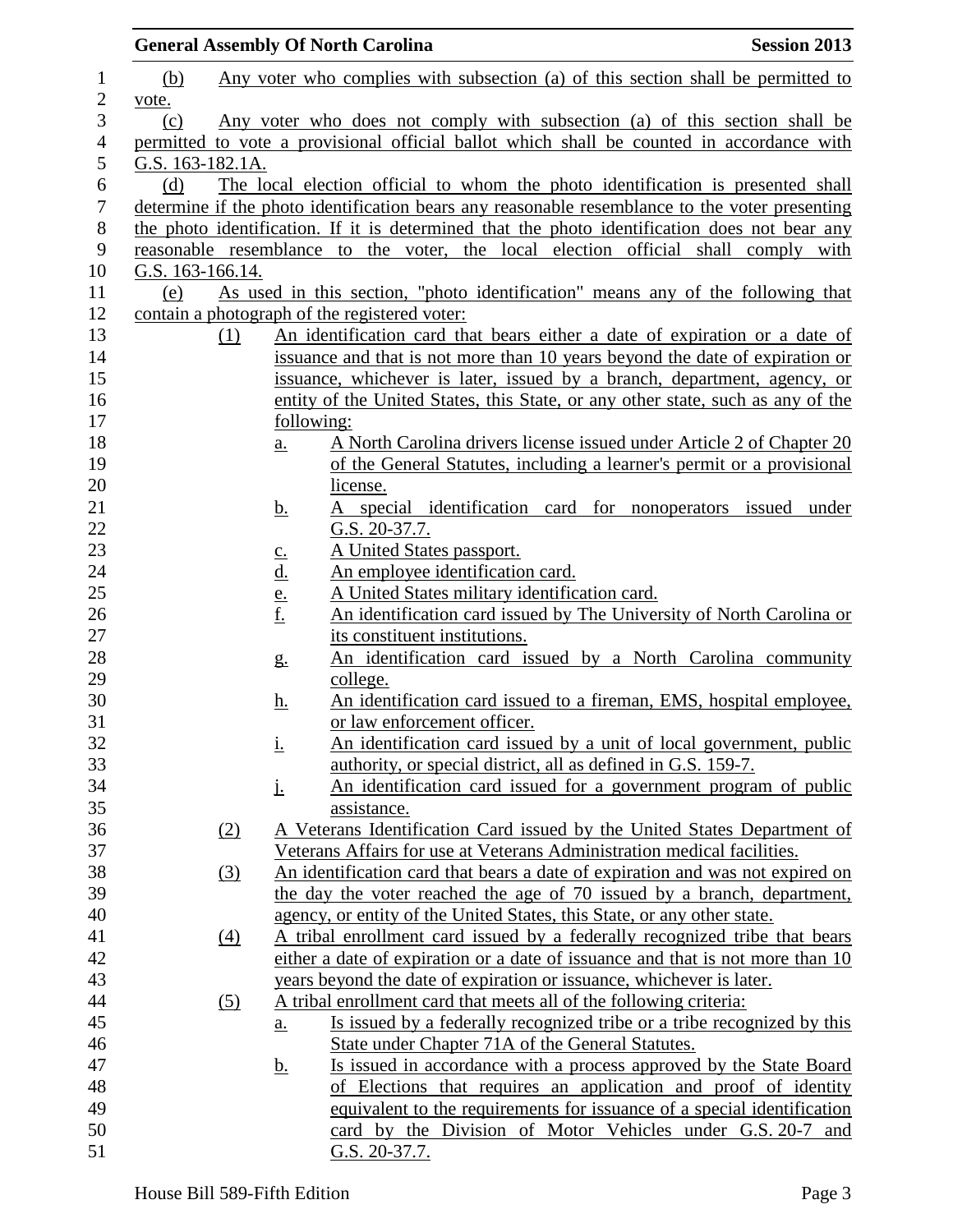|                            | <b>General Assembly Of North Carolina</b>                                                        | <b>Session 2013</b> |
|----------------------------|--------------------------------------------------------------------------------------------------|---------------------|
|                            | Is signed by an elected official of the tribe.<br>$\underline{c}$ .                              |                     |
|                            | <u>d.</u><br>Bears either a date of expiration or a date of issuance.                            |                     |
|                            | Is either:<br>e.                                                                                 |                     |
|                            | Not more than 10 years beyond the date of expiration or<br>i.                                    |                     |
|                            | issuance, whichever is later; or                                                                 |                     |
|                            | Not expired on the day the voter reached the age of 70."<br>11.                                  |                     |
|                            | <b>SECTION 5.</b> Article 14A of Chapter 163 of the General Statutes is amended by               |                     |
|                            | adding a new section to read:                                                                    |                     |
|                            | "§ 163-166.14. Evaluation of determination of nonreasonable resemblance of photo                 |                     |
|                            | identification.                                                                                  |                     |
| (a)                        | Any local election official that determines the photo identification presented by a              |                     |
|                            | voter in accordance with G.S. 163-166.13 does not bear any reasonable resemblance to that        |                     |
|                            | voter shall notify the judges of election of the determination.                                  |                     |
| (b)                        | When notified under subsection (a) of this section, the judges of election present               |                     |
|                            | shall review the photo identification presented and the voter to determine if the photo          |                     |
|                            | identification bears any reasonable resemblance to that voter. The judges of election present    |                     |
|                            | may consider information presented by the voter in addition to the photo identification and      |                     |
|                            | shall construe all evidence presented in a light most favorable to the voter.                    |                     |
| (c)                        | A voter subject to subsections (a) and (b) of this section shall be permitted to vote            |                     |
|                            | unless the judges of election present unanimously agree that the photo identification presented  |                     |
|                            | does not bear any reasonable resemblance to that voter. The failure of the judges of election    |                     |
|                            | present to unanimously agree that photo identification presented by a voter does not bear any    |                     |
|                            | reasonable resemblance to that voter shall be dispositive of any challenges that may otherwise   |                     |
|                            | be made under G.S. $163-85(c)(10)$ .                                                             |                     |
| (d)                        | A voter subject to subsections (a) and (b) of this section shall be permitted to vote a          |                     |
|                            | provisional ballot in accordance with G.S. 163-88.1 if the judges of election present            |                     |
|                            | unanimously agree that the photo identification presented does not bear any reasonable           |                     |
| resemblance to that voter. |                                                                                                  |                     |
| (e)                        | At any time a voter presents photo identification to a local election official other             |                     |
|                            | than on election day, the county board of elections shall have available to the local election   |                     |
|                            | official judges of election for the review required under subsection (b) of this section,        |                     |
|                            | appointed in the manner as is in Article 5 of this Chapter, except that the individuals (i) may  |                     |
|                            | reside anywhere in the county or (ii) be an employee of the county or the State. Neither the     |                     |
|                            | local election official nor the judges of election may be a county board member. The county      |                     |
|                            | board is not required to have the same judges of election available throughout the time period a |                     |
|                            | voter may present photo identification other than on election day but shall have at least two    |                     |
|                            | judges, who are not of the same political party affiliation, available at all times during that  |                     |
| period.                    |                                                                                                  |                     |
| (f)                        | Any local or State employee appointed to serve as a judge of election may hold that              |                     |
|                            | office in addition to the number permitted by G.S. 128-1.1.                                      |                     |
| (g)                        | The county board of elections shall cause to be made a record of all voters subject to           |                     |
|                            | subsection (c) of this section. The record shall include all of the following:                   |                     |
| (1)                        | The name and address of the voter.                                                               |                     |
| (2)                        | The name of the local election official under subsection (a) of this section.                    |                     |
| (3)                        | The names and a record of how each judge of election voted under                                 |                     |
|                            | subsection (b) of this section.                                                                  |                     |
| (4)                        | The date of the determinations under subsections (a) and (b) of this section.                    |                     |
| (5)                        | A brief description of the photo identification presented by the voter.                          |                     |
| (h)                        | For purposes of this section, the term "judges of election" shall have the following             |                     |
| meanings:                  |                                                                                                  |                     |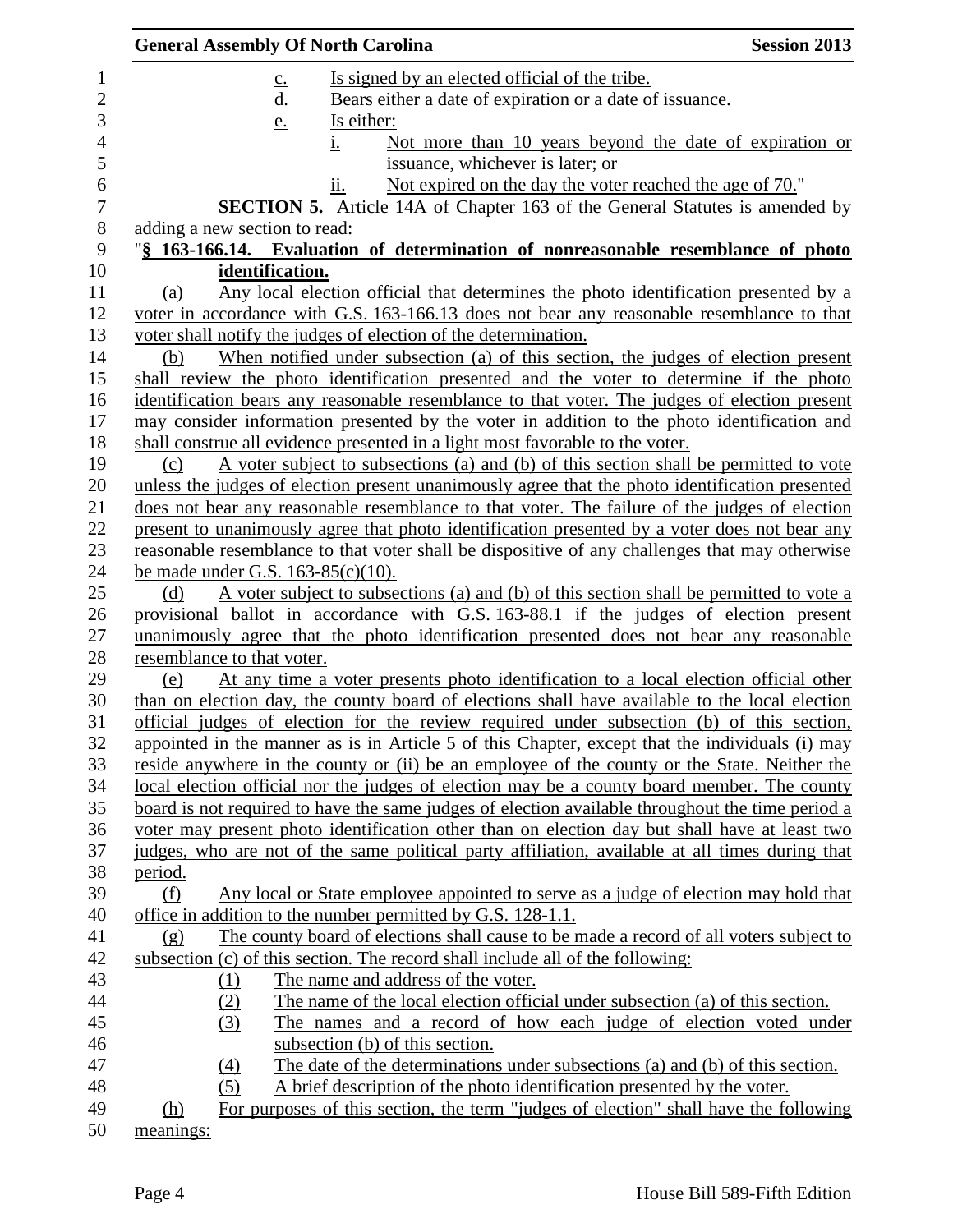|                | <b>General Assembly Of North Carolina</b>                                                           | <b>Session 2013</b> |
|----------------|-----------------------------------------------------------------------------------------------------|---------------------|
| $\mathbf{1}$   | On election day, the chief judge and judges of election as appointed under<br>(1)                   |                     |
| $\mathbf{2}$   | Article 5 of this Chapter.                                                                          |                     |
| 3              | Any time other than on election day, the individuals appointed under<br>(2)                         |                     |
| $\overline{4}$ | subsection (e) of this section.                                                                     |                     |
| 5              | The State Board shall adopt rules for the administration of this section."<br>(i)                   |                     |
| 6              | <b>SECTION 6.</b> Article 7A of Chapter 163 of the General Statutes is amended by                   |                     |
| $\overline{7}$ | adding a new section to read:                                                                       |                     |
| $8\,$          | "§ 163-82.7A. Declaration of religious objection to photograph.                                     |                     |
| 9              | At the time of approval of the application to register to vote, a voter with a sincerely<br>(a)     |                     |
| 10             | held religious objection to being photographed may execute a declaration before an election         |                     |
| 11             | official to that effect to be incorporated as part of the official record of voter registration.    |                     |
| 12             | At any time after the voter has registered to vote that the voter has determined the<br>(b)         |                     |
| 13             | voter has a sincerely held religious objection to being photographed, that voter may execute a      |                     |
| 14             | declaration before an election official to be incorporated as part of the official record of that   |                     |
| 15             | voter's voter registration.                                                                         |                     |
| 16             | At any time after a voter has executed a declaration before an election official under<br>(c)       |                     |
| 17             | this section and that voter no longer has a sincerely held religious objection to being             |                     |
| 18             | photographed, that voter may request the cancellation of the declaration in writing to the county   |                     |
| 19             | board.                                                                                              |                     |
| 20             | All declarations under subsections (a) and (b) of this section shall include a<br>(d)               |                     |
| 21             | statement by the voter that the voter has a sincerely held religious objection to being             |                     |
| 22             | photographed and a requirement for the signature of the voter, which includes a notice that a       |                     |
| 23             | false or fraudulent declaration is a Class I felony pursuant to G.S. 163-275(13).                   |                     |
| 24             | The State Board shall adopt rules to establish a standard form for the administration<br>(e)        |                     |
| 25             | of this section."                                                                                   |                     |
| 26             | <b>SECTION 7.</b> G.S. 163-82.6A(b) reads as rewritten:                                             |                     |
| 27             | Both Attestation and Proof of Residence Required. – To vote under this section, a<br>" $(b)$        |                     |
| 28             | voter shall present photo identification in accordance with G.S. 163-166.13. This requirement is    |                     |
| 29             | separate from the requirement to provide proof of residence under subdivision (2) of this           |                     |
| 30             | subsection. To register and vote under this section, the person shall do both of the following:     |                     |
| 31             | Complete a voter registration form as prescribed in G.S. 163-82.4, including<br>(1)                 |                     |
| 32             | the attestation requirement of G.S. 163-82.4(b) that the person meets each                          |                     |
| 33             | eligibility requirement. Such attestation is signed under penalty of a Class I                      |                     |
| 34             | felony under G.S. $163-275(13)$ ; and                                                               |                     |
| 35             | Provide proof of residence by presenting any of the following valid<br>(2)                          |                     |
| 36             | documents that show the person's current name and current residence                                 |                     |
| 37             | address: a North Carolina drivers license, a photo identification from a                            |                     |
| 38             | government agency, or any of the documents listed in G.S. $163-166.12(a)(2)$ .                      |                     |
| 39             | The State Board of Elections may designate additional documents or                                  |                     |
| 40             | methods that suffice and shall prescribe procedures for establishing proof of                       |                     |
| 41             | residence."                                                                                         |                     |
| 42             | <b>SECTION 8.</b> G.S. 163-166.7(a) reads as rewritten:                                             |                     |
| 43             | Checking Registration. $-$ A person seeking to vote shall enter the voting enclosure<br>"(a)        |                     |
| 44             | through the appropriate entrance. A precinct official assigned to check registration shall at once  |                     |
| 45             | ask the voter to state current name and residence address. The voter shall answer by stating        |                     |
| 46             | current name and residence address. address and presenting photo identification in accordance       |                     |
| 47             | with G.S. 163-166.13. In a primary election, that voter shall also be asked to state, and shall     |                     |
| 48             | state, the political party with which the voter is affiliated or, if unaffiliated, the authorizing  |                     |
| 49             | party in which the voter wishes to vote. After examination, that official shall state whether that  |                     |
| 50             | voter is duly registered to vote in that precinct and shall direct that voter to the voting         |                     |
| 51             | equipment or to the official assigned to distribute official ballots. If a precinct official states |                     |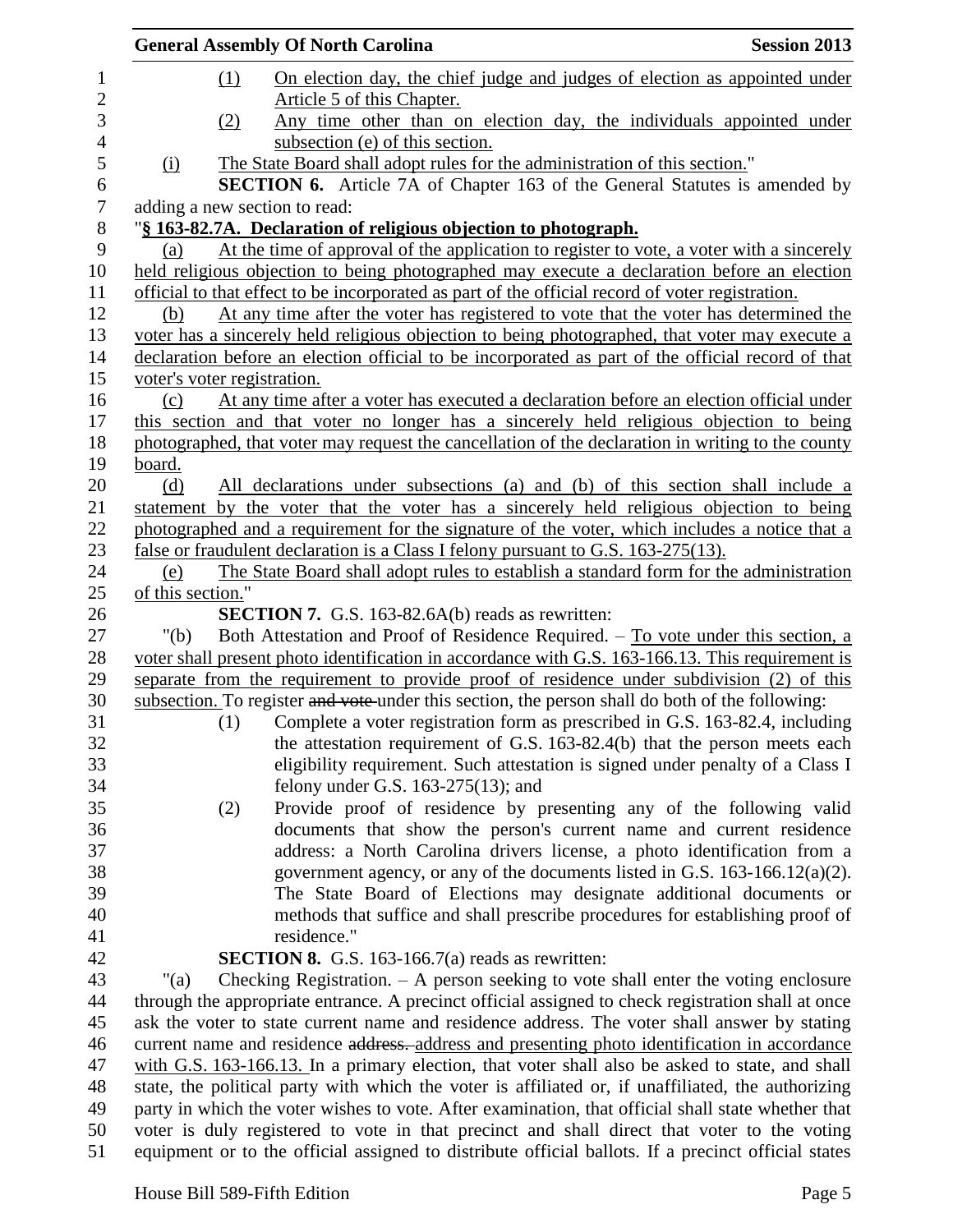|                | <b>General Assembly Of North Carolina</b><br><b>Session 2013</b>                                                                                                  |
|----------------|-------------------------------------------------------------------------------------------------------------------------------------------------------------------|
| $\mathbf{1}$   | that the person is duly registered, the person shall sign the pollbook, other voting record, or                                                                   |
| $\sqrt{2}$     | voter authorization document in accordance with subsection (c) of this section before voting."                                                                    |
| 3              | <b>SECTION 9.</b> G.S. 163-166.9 reads as rewritten:                                                                                                              |
| $\overline{4}$ | "§ 163-166.9. Curbside voting.                                                                                                                                    |
| 5              | In any election or referendum, if any qualified voter is able to travel to the voting<br>(a)                                                                      |
| 6              | place, but because of age or physical disability and physical barriers encountered at the voting                                                                  |
| 7              | place is unable to enter the voting enclosure to vote in person without physical assistance, that                                                                 |
| 8              | voter shall be allowed to vote either in the vehicle conveying that voter or in the immediate                                                                     |
| 9              | proximity of the voting place.                                                                                                                                    |
| 10             | Any qualified voter voting under this section shall comply with G.S. $163-166.13(a)$<br>(b)                                                                       |
| 11             | by one of the following means:                                                                                                                                    |
| 12             | Presenting photo identification in accordance with G.S. 163-166.13(a).<br>(1)                                                                                     |
| 13             | Presenting a copy of a document listed in G.S. $163-166.12(a)(2)$ .<br>(2)                                                                                        |
| 14             | The State Board of Elections shall promulgate adopt rules for the administration of<br>(c)                                                                        |
| 15             | this section.'                                                                                                                                                    |
| 16             | <b>SECTION 10.</b> G.S. $163-227.2(b)$ reads as rewritten:                                                                                                        |
| 17             | Not earlier than the third Thursday before an election, in which absentee ballots are<br>" $(b)$                                                                  |
| 18             | authorized, in which a voter seeks to vote and not later than 1:00 P.M. on the last Saturday                                                                      |
| 19             | before that election, the voter shall appear in person only at the office of the county board of                                                                  |
| 20             | elections, except as provided in subsection (g) of this section. A county board of elections shall                                                                |
| 21             | conduct one-stop voting on the last Saturday before the election until 1:00 P.M. and may                                                                          |
| 22             | conduct it until 5:00 P.M. on that Saturday. That voter shall enter the voting enclosure at the                                                                   |
| 23             | board office through the appropriate entrance and shall at once state his or her name and place                                                                   |
| 24             | of residence to an authorized member or employee of the board. board and present photo                                                                            |
| 25             | identification in accordance with G.S. 163-166.13. In a primary election, the voter shall also                                                                    |
| 26             | state the political party with which the voter affiliates and in whose primary the voter desires to                                                               |
| 27             | vote, or if the voter is an unaffiliated voter permitted to vote in the primary of a particular party                                                             |
| 28             | under G.S. 163-119, the voter shall state the name of the authorizing political party in whose                                                                    |
| 29             | primary he wishes to vote. The board member or employee to whom the voter gives this                                                                              |
| 30             | information shall announce the name and residence of the voter in a distinct tone of voice.                                                                       |
| 31             | After examining the registration records, an employee of the board shall state whether the                                                                        |
| 32             | person seeking to vote is duly registered. If the voter is found to be registered that voter may                                                                  |
| 33             | request that the authorized member or employee of the board furnish the voter with an                                                                             |
| 34             | application form as specified in G.S. 163-227. The voter shall complete the application in the                                                                    |
| 35             | presence of the authorized member or employee of the board, and shall deliver the application                                                                     |
| 36             | to that person."                                                                                                                                                  |
| 37             | <b>SECTION 11.</b> Article 15A of Chapter 163 of the General Statutes is amended by                                                                               |
| 38             | adding a new section to read:                                                                                                                                     |
| 39             | "§ 163-182.1A. Counting of provisional official ballots cast due to failure to provide photo                                                                      |
| 40             | identification when voting in person.                                                                                                                             |
| 41             | Unless disqualified for some other reason provided by law, the county board of<br>(a)                                                                             |
| 42             | elections shall find that a voter's provisional official ballot cast wholly or partly as a result of                                                              |
| 43             | failing to present photo identification when voting in person in accordance with                                                                                  |
| 44<br>45       | G.S. 163-166.13 is valid and direct that the provisional ballot be opened and counted in<br>accordance with this Chapter if the voter complies with this section. |
| 46             | A voter who casts a provisional official ballot wholly or partly as a result of failing<br>(b)                                                                    |
| 47             | to present photo identification when voting in person in accordance with G.S. 163-166.13 may                                                                      |
| 48             | comply with this section by appearing in person at the county board of elections and doing one                                                                    |
| 49             | of the following:                                                                                                                                                 |
| 50             | Presenting photo identification as defined in G.S. $163-166.13(e)$ that bears<br>(1)                                                                              |
| 51             | any reasonable resemblance to the voter. The local election official to whom                                                                                      |
|                |                                                                                                                                                                   |
|                | House Bill 589-Fifth Edition<br>Page 6                                                                                                                            |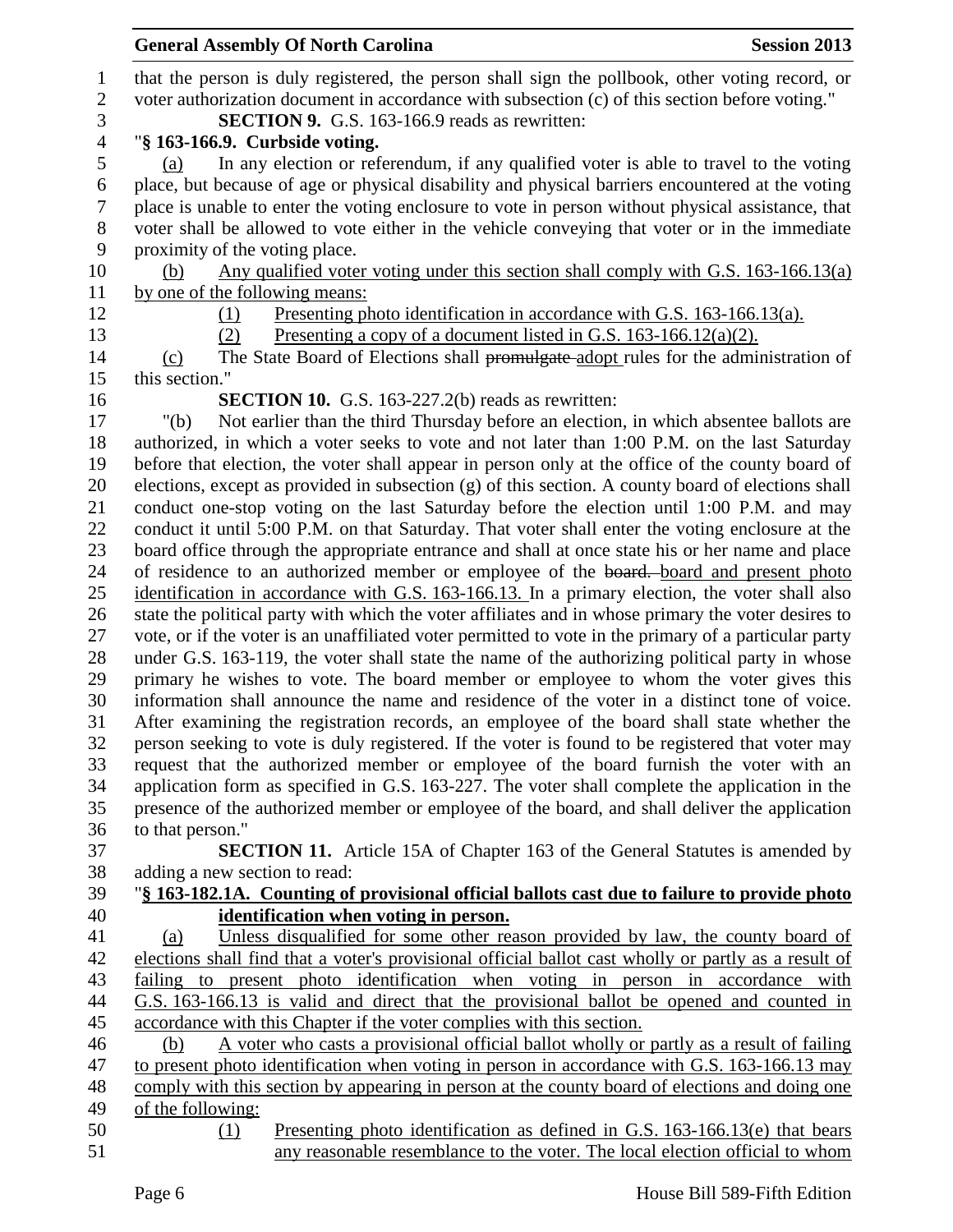|         | <b>General Assembly Of North Carolina</b>                                                          | <b>Session 2013</b> |
|---------|----------------------------------------------------------------------------------------------------|---------------------|
|         | the photo identification is presented shall determine if the photo                                 |                     |
|         | identification bears any reasonable resemblance to that voter. If not, that                        |                     |
|         | local election official shall comply with G.S. 163-166.14.                                         |                     |
| (2)     | Presenting any of the documents listed in G.S. $163-166.12(a)(2)$ and                              |                     |
|         | declaring that the voter has a sincerely held religious objection to being                         |                     |
|         | photographed. That voter shall also be offered an opportunity to execute a                         |                     |
|         | declaration under G.S. 163-82.7A for future elections.                                             |                     |
| (c)     | All identification under subsection (b) of this section shall be presented to the                  |                     |
|         | county board of elections not later than 12:00 noon the day prior to the time set for the          |                     |
|         | convening of the election canvass pursuant to G.S. 163-182.5.                                      |                     |
| (d)     | If the county board of elections determines that a voter has also cast a provisional               |                     |
|         | official ballot for a cause other than the voter's failure to provide photo identification in      |                     |
|         | accordance with G.S. 163-166.13, the county board shall do all of the following:                   |                     |
| (1)     | Note on the envelope containing the provisional official ballot that the voter                     |                     |
|         | has complied with the proof of identification requirement.                                         |                     |
| (2)     | Proceed to determine any other reasons for which the provisional official                          |                     |
|         | ballot was cast provisionally before ruling on the validity of the voter's                         |                     |
|         | provisional official ballot."                                                                      |                     |
|         | <b>SECTION 12.</b> G.S. 163-87 reads as rewritten:                                                 |                     |
|         | "§ 163-87. Challenges allowed on day of primary or election.                                       |                     |
|         | On the day of a primary or election, at the time a registered voter offers to vote, any other      |                     |
|         | registered voter of the precinct may exercise the right of challenge, and when he the voter does   |                     |
|         | so may enter the voting enclosure to make the challenge, but he the voter shall retire therefrom   |                     |
|         | as soon as the challenge is heard.                                                                 |                     |
|         | On the day of a primary or election, any other registered voter of the precinct may                |                     |
|         | challenge a person for one or more of the following reasons:                                       |                     |
| (1)     | One or more of the reasons listed in G.S. 163-85(c).                                               |                     |
| (2)     | That the person has already voted in that primary or election.                                     |                     |
| (3)     | Repealed by Session Laws 2009-541, s. 16.1(b), effective August 28, 2009.                          |                     |
| (4)     | If the challenge is made with respect to voting in a partisan primary, that the                    |                     |
|         | person is a registered voter of another political party.                                           |                     |
| (5)     | The voter does not present photo identification in accordance with                                 |                     |
|         | <u>G.S. 163-166.13.</u>                                                                            |                     |
|         | The chief judge, judge, or assistant appointed under G.S. 163-41 or 163-42 may enter               |                     |
|         | challenges under this section against voters in the precinct for which appointed regardless of     |                     |
|         | the place of residence of the chief judge, judge, or assistant.                                    |                     |
|         | If a person is challenged under this subsection, and the challenge is sustained under              |                     |
|         | G.S. $163-85(c)(3)$ , the voter may still transfer his registration under G.S. $163-82.15(e)$ if   |                     |
|         | eligible under that section, and the registration shall not be cancelled under G.S. 163-90.2(a) if |                     |
|         | the transfer is made. A person who has transferred his registration under G.S. 163-82.15(e) may    |                     |
|         | be challenged at the precinct to which the registration is being transferred."                     |                     |
|         |                                                                                                    |                     |
|         | PART III. IMPLEMENTATION                                                                           |                     |
|         |                                                                                                    |                     |
|         | <b>SECTION 13.</b> G.S. $20-37.7(d)$ reads as rewritten:                                           |                     |
| " $(d)$ | Expiration and Fee. $-$ A special identification card issued to a person for the first             |                     |
|         | time under this section expires when a drivers license issued on the same day to that person       |                     |
|         | would expire. A special identification card renewed under this section expires when a drivers      |                     |
|         | license renewed by the card holder on the same day would expire.                                   |                     |
|         | The fee for a special identification card is the same as the fee set in G.S. 20-14 for a           |                     |

 duplicate license. The fee does not apply to a special identification card issued to a resident of 51 this State <u>as follows:</u>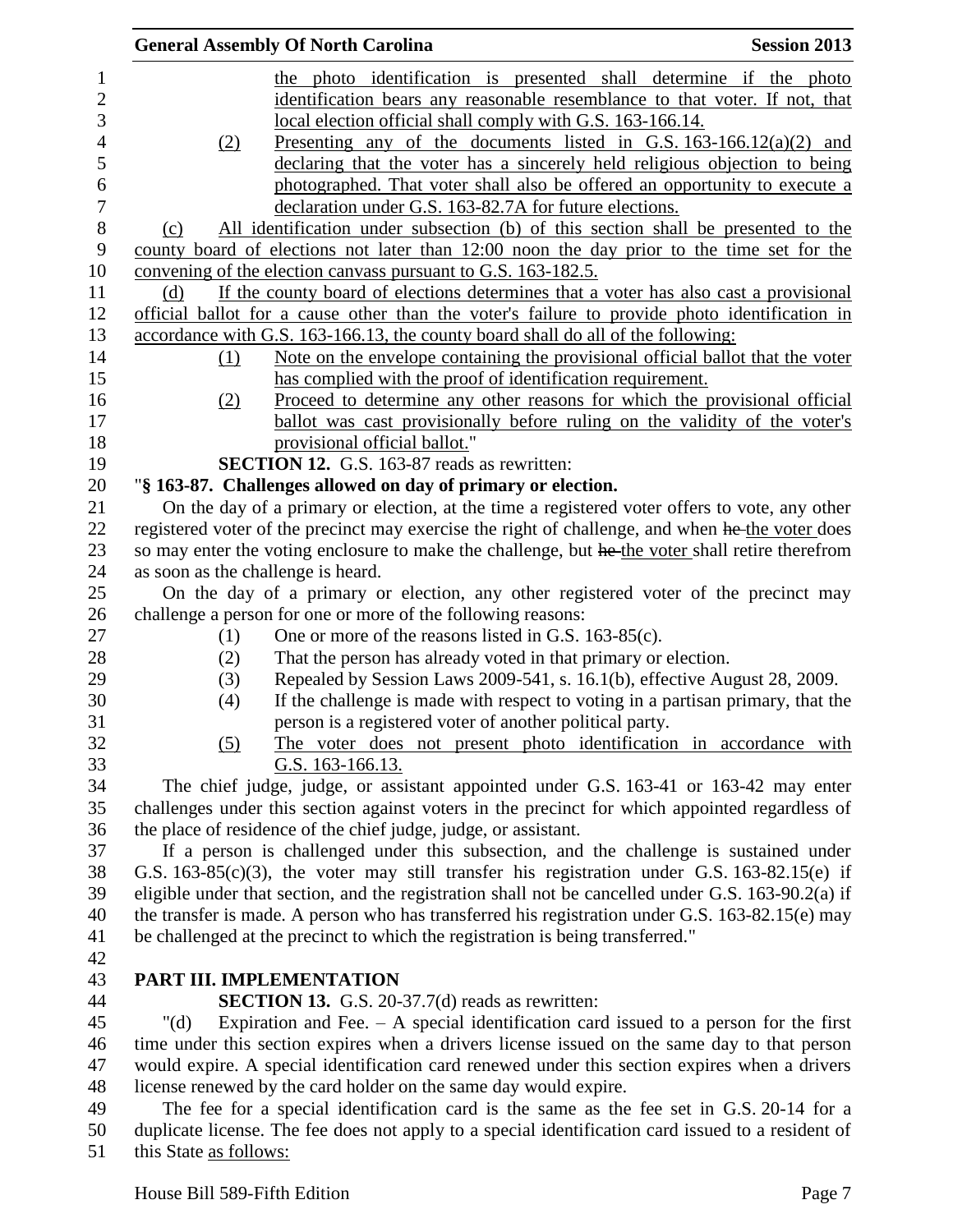|         |                   | <b>General Assembly Of North Carolina</b>                                                         | <b>Session 2013</b> |
|---------|-------------------|---------------------------------------------------------------------------------------------------|---------------------|
|         | (1)               | who The applicant is legally blind, blind.                                                        |                     |
|         | (2)               | The applicant is at least 70 years old, old.                                                      |                     |
|         | (3)               | The applicant is homeless, has been issued a drivers license but the drivers                      |                     |
|         |                   | license is cancelled under G.S. 20-15, in accordance with G.S. 20-9(e) and                        |                     |
|         |                   | (g), as a result of a physical or mental disability or disease.                                   |                     |
|         | $\underline{(4)}$ | The applicant is homeless. To obtain a special identification card without                        |                     |
|         |                   | paying a fee, a homeless person must present a letter to the Division from                        |                     |
|         |                   | the director of a facility that provides care or shelter to homeless persons                      |                     |
|         |                   | verifying that the person is homeless.                                                            |                     |
|         | $\left( 5\right)$ | The applicant is registered to vote in this State and does not have photo                         |                     |
|         |                   | identification acceptable under G.S. 163-166.13. To obtain a special                              |                     |
|         |                   | <u>identification card without paying a fee, a registered voter shall sign a</u>                  |                     |
|         |                   | declaration stating the registered voter is registered and does not have other                    |                     |
|         |                   | photo identification acceptable under G.S. 163-166.13. The Division shall                         |                     |
|         |                   | verify that voter registration prior to issuing the special identification card.                  |                     |
|         |                   | declaration<br>shall prominently include the<br>Any                                               | penalty<br>under    |
|         |                   | G.S. 163-275(13) for falsely making the declaration.                                              |                     |
|         | $\underline{(6)}$ | The applicant is appearing before the Division for the purpose of registering                     |                     |
|         |                   | to vote in accordance with G.S. 163-82.19 and does not have other photo                           |                     |
|         |                   | identification acceptable under G.S. 163-166.13. To obtain a special                              |                     |
|         |                   | identification card without paying a fee, that applicant shall sign a                             |                     |
|         |                   | declaration stating that applicant is registering to vote and does not have                       |                     |
|         |                   | photo identification acceptable under G.S. 163-166.13. Any<br>other                               |                     |
|         |                   | declaration shall prominently include the penalty under G.S. 163-275(13) for                      |                     |
|         |                   | falsely making the declaration."                                                                  |                     |
|         |                   | <b>SECTION 14.(a)</b> G.S. 130A-93.1 is amended by adding a new subsection to read:               |                     |
| " $(c)$ |                   | Upon verification of voter registration, the State Registrar shall not charge any fee             |                     |
|         |                   | under subsection (a) of this section to a registered voter who signs a declaration stating the    |                     |
|         |                   | registered voter is registered to vote in this State and does not have a certified copy of that   |                     |
|         |                   | registered voter's birth certificate or marriage license necessary to obtain photo identification |                     |
|         |                   | acceptable under G.S. 163-166.13. Any declaration shall prominently include the penalty under     |                     |
|         |                   | G.S. 163-275(13) for falsely or fraudulently making the declaration."                             |                     |
|         |                   | <b>SECTION 14.(b)</b> G.S. 161-10(a)(8) reads as rewritten:                                       |                     |
|         | "(8)              | Certified Copies of Birth and Death Certificates and Marriage Licenses. -                         |                     |
|         |                   | For furnishing a certified copy of a death or birth certificate or marriage                       |                     |
|         |                   | license ten dollars (\$10.00). Provided however, a Register of Deedsregister                      |                     |
|         |                   | of deeds, in accordance with G.S. 130A-93, may issue without charge a                             |                     |
|         |                   | certified Birth Certificate birth certificate to any person over the age of 62                    |                     |
|         |                   | years. Provided, however, upon verification of voter registration, a register                     |                     |
|         |                   | of deeds, in accordance with G.S. 130A-93, shall issue without charge a                           |                     |
|         |                   | certified copy of a birth certificate or a certified copy of a marriage license to                |                     |
|         |                   | any registered voter who declares the registered voter is registered to vote in                   |                     |
|         |                   | this State and does not have a certified copy of that registered voter's birth                    |                     |
|         |                   | certificate or marriage license necessary to obtain photo identification                          |                     |
|         |                   | acceptable under G.S. 163-166.13. Any declaration shall prominently                               |                     |
|         |                   | include the penalty under G.S. 163-275(13) for falsely or fraudulently                            |                     |
|         |                   | making the declaration."                                                                          |                     |
|         |                   | <b>SECTION 15.</b> G.S. 163-275(13) reads as rewritten:                                           |                     |
|         | "(13)             | For any person falsely to make or present any certificate or other paper to                       |                     |
|         |                   | qualify any person fraudulently as a voter, or to attempt thereby to secure to                    |                     |
|         |                   |                                                                                                   |                     |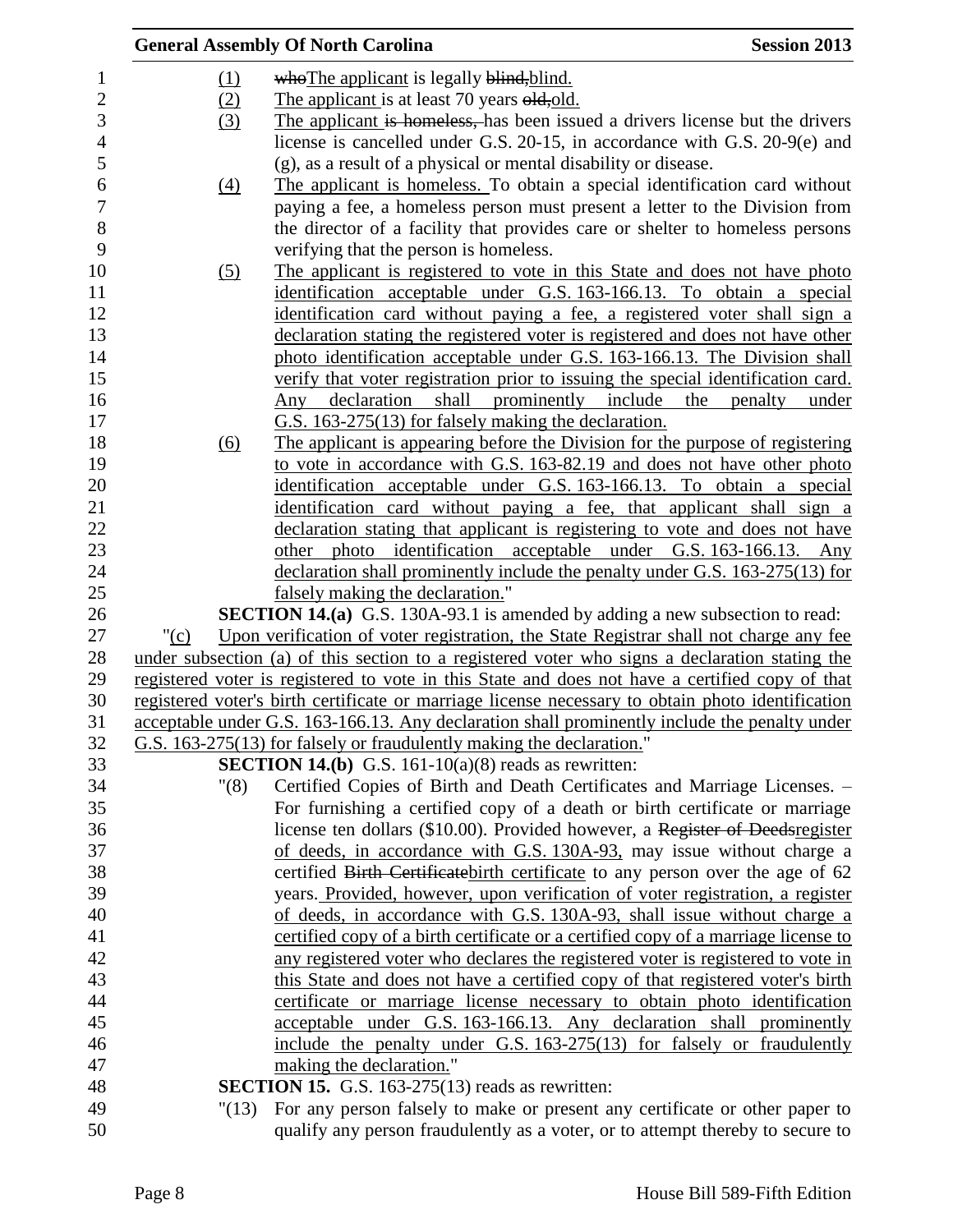|            | <b>General Assembly Of North Carolina</b>                                                             | <b>Session 2013</b> |
|------------|-------------------------------------------------------------------------------------------------------|---------------------|
|            | any person the privilege of voting; voting, including declarations made under                         |                     |
|            | this Chapter, G.S. 20-37.7(d)(5), 130A-93.1(c), and $161-10(a)(8)$ ;"                                 |                     |
|            | <b>SECTION 16.(a)</b> G.S. 163-229(b) reads as rewritten:                                             |                     |
| " $(b)$    | Application on Container-Return Envelope. - In time for use not later than 60 days                    |                     |
|            | before a statewide general election in an even-numbered year, and not later than 50 days before       |                     |
|            | a statewide primary, other general election or county bond election, the county board of              |                     |
|            | elections shall print a sufficient number of envelopes in which persons casting absentee ballots      |                     |
|            | may transmit their marked ballots to the county board of elections. However, in the case of           |                     |
|            | municipal elections, sufficient container-return envelopes shall be made available no later than      |                     |
|            | 30 days before an election. Each container-return envelope shall have printed on it an                |                     |
|            | application which shall be designed and prescribed by the State Board of Elections, providing         |                     |
|            | for all of the following:                                                                             |                     |
|            | the The voter's certification of eligibility to vote the enclosed ballot and of<br>(1)                |                     |
|            | having voted the enclosed ballot in accordance with this Article, Article.                            |                     |
|            | $a\Delta$ space for identification of the envelope with the voter, voter and the<br>(2)               |                     |
|            | voter's signature.                                                                                    |                     |
|            | and a A space for the identification of the two persons witnessing the casting<br>(3)                 |                     |
|            | of the absentee ballot in accordance with G.S. 163-231, those persons'                                |                     |
|            | signatures, and those persons' addresses.                                                             |                     |
|            | A space for the name and address of any near relative or verifiable legal<br>(4)                      |                     |
|            | guardian who assisted the voter if the voter is unable to complete and sign                           |                     |
|            | the certification and that individual's signature.                                                    |                     |
|            | $\underline{A}$ space for approval by the county board of elections.<br><u>(5)</u>                    |                     |
|            | The envelope shallA space to allow reporting of a change of name as<br>$\underline{(6)}$              |                     |
|            | provided by G.S. 163-82.16.<br>(7)                                                                    |                     |
|            | A prominent display of the unlawful acts under G.S. 163-226.3 and<br>G.S. 163-275.                    |                     |
|            | The container-return envelope shall be printed in accordance with the instructions of the             |                     |
|            | <b>State Board of Elections."</b>                                                                     |                     |
|            | <b>SECTION 16.(b)</b> G.S. 163-230.1 reads as rewritten:                                              |                     |
|            | "§ 163-230.1. Simultaneous issuance of absentee ballots with application.                             |                     |
| (a)        | A qualified voter who is eligible to vote by absentee ballot under                                    |                     |
|            | G.S. 163-226(a) desires to vote by absentee ballot, or that voter's near relative or verifiable legal |                     |
|            | guardian, shall complete a request form for in writing an application for absentee ballots, an        |                     |
|            | absentee application and absentee ballots so that the county board of elections receives the that     |                     |
|            | completed request form not later than 5:00 P.M. on the Tuesday before the election. That              |                     |
|            | completed written request form shall be signed by the voter, the voter's near relative, or the        |                     |
|            | voter's verifiable legal guardian.in compliance with G.S. 163-230.2. The county board of              |                     |
|            | elections shall enter in the register of absentee requests, applications, and ballots issued the      |                     |
|            | information required in G.S. 163-228 as soon as each item of that information becomes                 |                     |
|            | available. Upon receiving the application, completed request form, the county board of elections      |                     |
|            | shall cause to be mailed to that voter in a single package: package that includes all of the          |                     |
| following: |                                                                                                       |                     |
|            | The official ballots the that voter is entitled to vote; vote.<br>(1)                                 |                     |
|            | A container-return envelope for the ballots, printed in accordance with<br>(2)                        |                     |
|            | G.S. 163-229; and G.S. 163-229.                                                                       |                     |
|            | Repealed by Session Laws 1999-455, s. 10.<br>(3)                                                      |                     |
|            | An instruction sheet.<br>(4)                                                                          |                     |
|            | The ballots, envelope, and instructions shall be mailed to the voter by the county board's            |                     |

 chairman, member, officer, or employee as determined by the board and entered in the register as provided by this Article.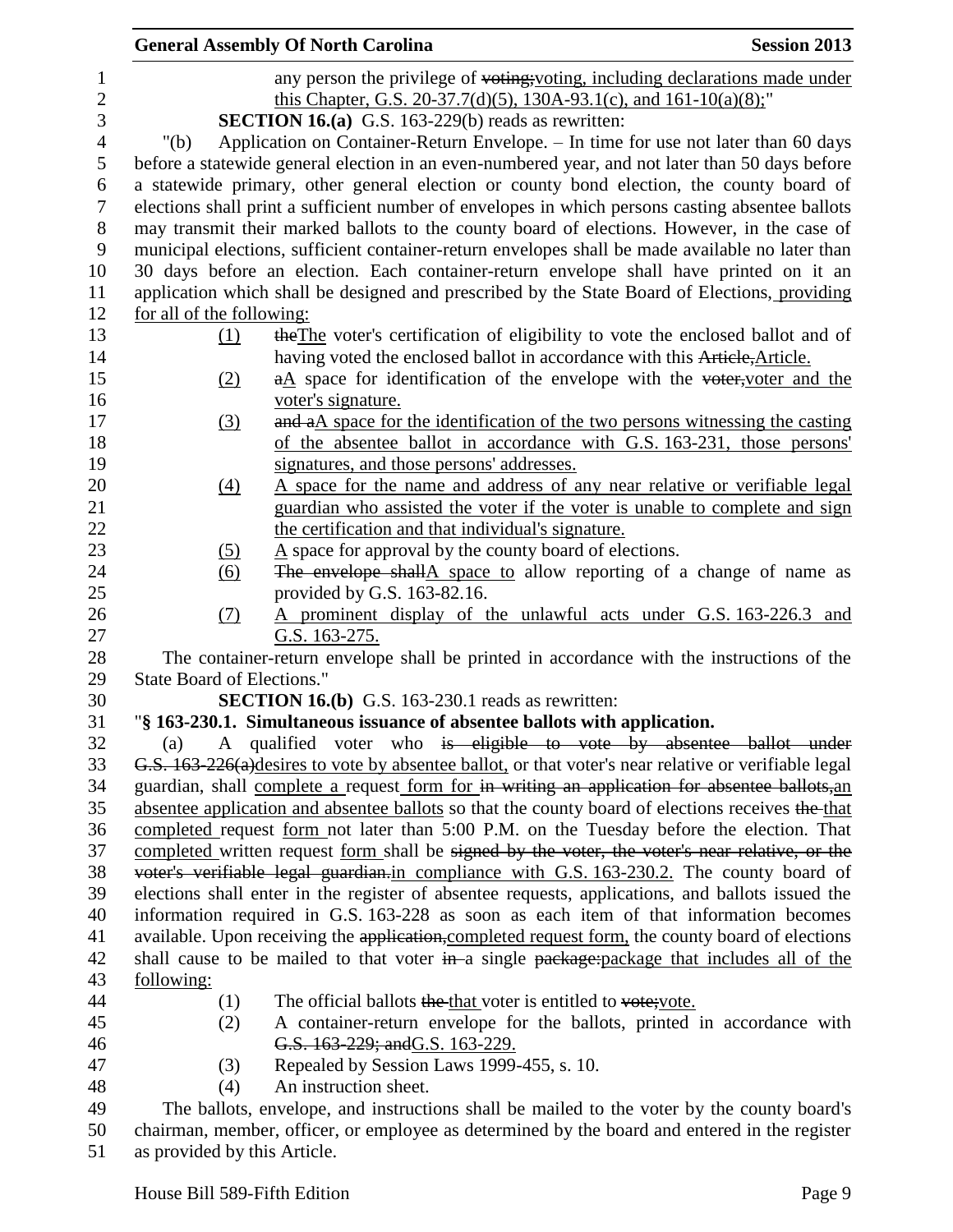# **General Assembly Of North Carolina Session 2013**

|                                |                         | Absence for Sickness or Physical Disability. - Notwithstanding the provisions of                     |
|--------------------------------|-------------------------|------------------------------------------------------------------------------------------------------|
| $\mathbf{1}$<br>$\overline{2}$ | $\left( a1\right)$      | subsection (a) of this section, if a voter expects to be unable to go to the voting place to vote in |
| 3                              |                         | person on election day because of that voter's sickness or other physical disability, that voter or  |
|                                |                         |                                                                                                      |
| $\overline{4}$                 |                         | that voter's near relative or verifiable legal guardian may make written the request under           |
| 5                              |                         | subsection (a) of this section in person for absentee ballots to the board of elections of the       |
| 6                              |                         | county in which the voter is registered after 5:00 p.m. on the Tuesday before the election but       |
| $\boldsymbol{7}$               |                         | not later than 5:00 p.m. on the day before the election. The county board of elections shall treat   |
| $8\,$                          |                         | that completed request form in the same manner as a request under subsection (a) of this             |
| 9                              |                         | section but may personally deliver the application and ballots enter in the register of absentee     |
| 10                             |                         | requests, applications, and ballots issued the information required in G.S. 163-228 as soon as       |
| 11                             |                         | each item of that information becomes available. The county board of elections shall personally      |
| 12                             |                         | deliver to the requester in a single package:                                                        |
| 13                             | $\leftrightarrow$       | The official ballots the voter is entitled to vote;                                                  |
| 14                             | (2)                     | A container return envelope for the ballots, printed in accordance with                              |
| 15                             |                         | G.S. 163-229; and                                                                                    |
| 16                             | (3)                     | An instruction sheet.                                                                                |
| 17                             | (a2)                    | Delivery of Absentee Ballots and Container-Return Envelope to Applicant. – When                      |
| 18                             |                         | the county board of elections receives a completed request form for applications and absentee        |
| 19                             |                         | ballots, the board shall promptly issue and transmit them to the voter in accordance with the        |
| 20                             | following instructions: |                                                                                                      |
| 21                             | (1)                     | On the top margin of each ballot the applicant is entitled to vote, the chair, a                     |
| 22                             |                         | member, officer, or employee of the board of elections shall write or type the                       |
| 23                             |                         | words "Absentee Ballot No. ____" or an abbreviation approved by the State                            |
| 24                             |                         | Board of Elections and insert in the blank space the number assigned the                             |
| 25                             |                         | applicant's application in the register of absentee requests, applications, and                      |
| 26                             |                         | ballots issued. That person shall not write, type, or print any other matter                         |
| 27                             |                         | upon the ballots transmitted to the absentee voter. Alternatively, the board of                      |
| 28                             |                         | elections may cause to be barcoded on the ballot the voter's application                             |
| 29                             |                         | number, if that barcoding system is approved by the State Board of                                   |
| 30                             |                         | Elections.                                                                                           |
| 31                             | (2)                     | The chair, member, officer, or employee of the board of elections shall fold                         |
| 32                             |                         | and place the ballots (identified in accordance with the preceding                                   |
| 33                             |                         | instruction) in a container-return envelope and write or type in the                                 |
| 34                             |                         | appropriate blanks thereon, in accordance with the terms of G.S. 163-229(b),                         |
| 35                             |                         | the absentee voter's name, the absentee voter's application number, and the                          |
| 36                             |                         | designation of the precinct in which the voter is registered. If the ballot is                       |
| 37                             |                         | barcoded under this section, the envelope may be barcoded rather than                                |
| 38                             |                         | having the actual number appear. The person placing the ballots in the                               |
| 39                             |                         | envelopes shall leave the container-return envelope holding the ballots                              |
| 40                             |                         | unsealed.                                                                                            |
| 41                             | (3)                     | The chair, member, officer, or employee of the board of elections shall then                         |
| 42                             |                         | place the unsealed container-return envelope holding the ballots together                            |
| 43                             |                         | with printed instructions for voting and returning the ballots, in an envelope                       |
| 44                             |                         | addressed to the voter at the post office address stated in the request, seal the                    |
| 45                             |                         | envelope, and mail it at the expense of the county board of elections:                               |
| 46                             |                         | Provided, that in case of a request received after 5:00 p.m. on the Tuesday                          |
| 47                             |                         | before the election under the provisions of subsection (a1) of this section, in                      |
| 48                             |                         | lieu of transmitting the ballots to the voter in person or by mail, the chair,                       |
| 49                             |                         | member, officer, or employee of the board of elections may deliver the                               |
| 50                             |                         | sealed envelope containing the instruction sheet and the container-return                            |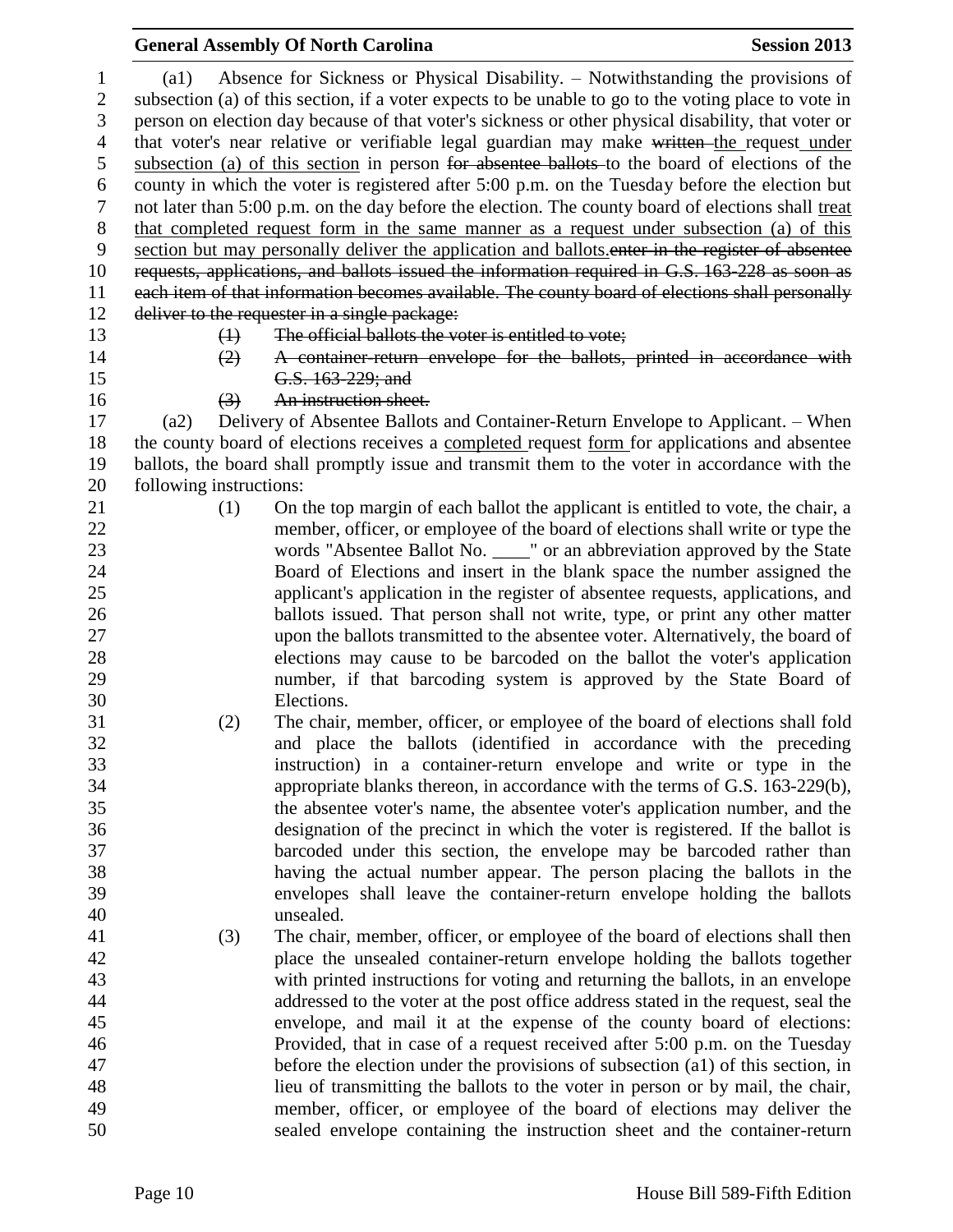### **General Assembly Of North Carolina Session 2013**

 envelope holding the ballots to a near relative or verifiable legal guardian of 2 the voter.

 The county board of elections may receive completed written requestsrequest forms for applications at any time prior to the election but shall not mail applications and ballots to the voter or issue applications and ballots in person earlier than 60 days prior to the statewide general election in an even-numbered year, or earlier than 50 days prior to any other election, except as provided in G.S. 163-227.2. No election official shall issue applications for absentee ballots except in compliance with this Article.

 (b) The application shall be completed and signed by the voter personally, the ballots marked, the ballots sealed in the container-return envelope, and the certificate completed as provided in G.S. 163-231.

 (c) At its next official meeting after return of the completed container-return envelope with the voter's ballots, the county board of elections shall determine whether the container-return envelope has been properly executed. If the board determines that the container-return envelope has been properly executed, it shall approve the application and deposit the container-return envelope with other container-return envelopes for the envelope to be opened and the ballots counted at the same time as all other container-return envelopes and absentee ballots.

 (c1) Required Meeting of County Board of Elections. – During the period commencing on the third Tuesday before an election, in which absentee ballots are authorized, the county board of elections shall hold one or more public meetings each Tuesday at 5:00 p.m. for the purpose of action on applications for absentee ballots. At these meetings, the county board of elections shall pass upon applications for absentee ballots.

 If the county board of elections changes the time of holding its meetings or provides for additional meetings in accordance with the terms of this subsection, notice of the change in hour and notice of the schedule of additional meetings, if any, shall be published in a newspaper circulated in the county at least 30 days prior to the election.

 At the time the county board of elections makes its decision on an application for absentee ballots, the board shall enter in the appropriate column in the register of absentee requests, applications, and ballots issued opposite the name of the applicant a notation of whether the applicant's application was "Approved" or "Disapproved".

 The decision of the board on the validity of an application for absentee ballots shall be final subject only to such review as may be necessary in the event of an election contest. The county board of elections shall constitute the proper official body to pass upon the validity of all applications for absentee ballots received in the county; this function shall not be performed by the chairman or any other member of the board individually.

(d) Repealed by Session Laws 1999-455, s. 10.

 (e) The State Board of Elections, by rule or by instruction to the county board of elections, shall establish procedures to provide appropriate safeguards in the implementation of this section.

 (f) For the purpose of this Article, "near relative" means spouse, brother, sister, parent, grandparent, child, grandchild, mother-in-law, father-in-law, daughter-in-law, son-in-law, stepparent, or stepchild."

**SECTION 16.(c)** G.S. 163-230.2 reads as rewritten:

# "**§ 163-230.2. Method of requesting absentee ballots.**

 (a) Valid Types of Written Requests. – A completed written request form for an 47 absentee ballot as required by G.S. 163-230.1 is valid only if it is written entirely by the 48 requester personally, or is on a form generated created by the county board of elections State 49 Board and signed by the requester. voter requesting absentee ballots or that voter's near relative or verifiable legal guardian. The county board of elections shall issue a request form only to the voter seeking to vote by absentee ballot or to a person authorized by G.S. 163-230.1 to make a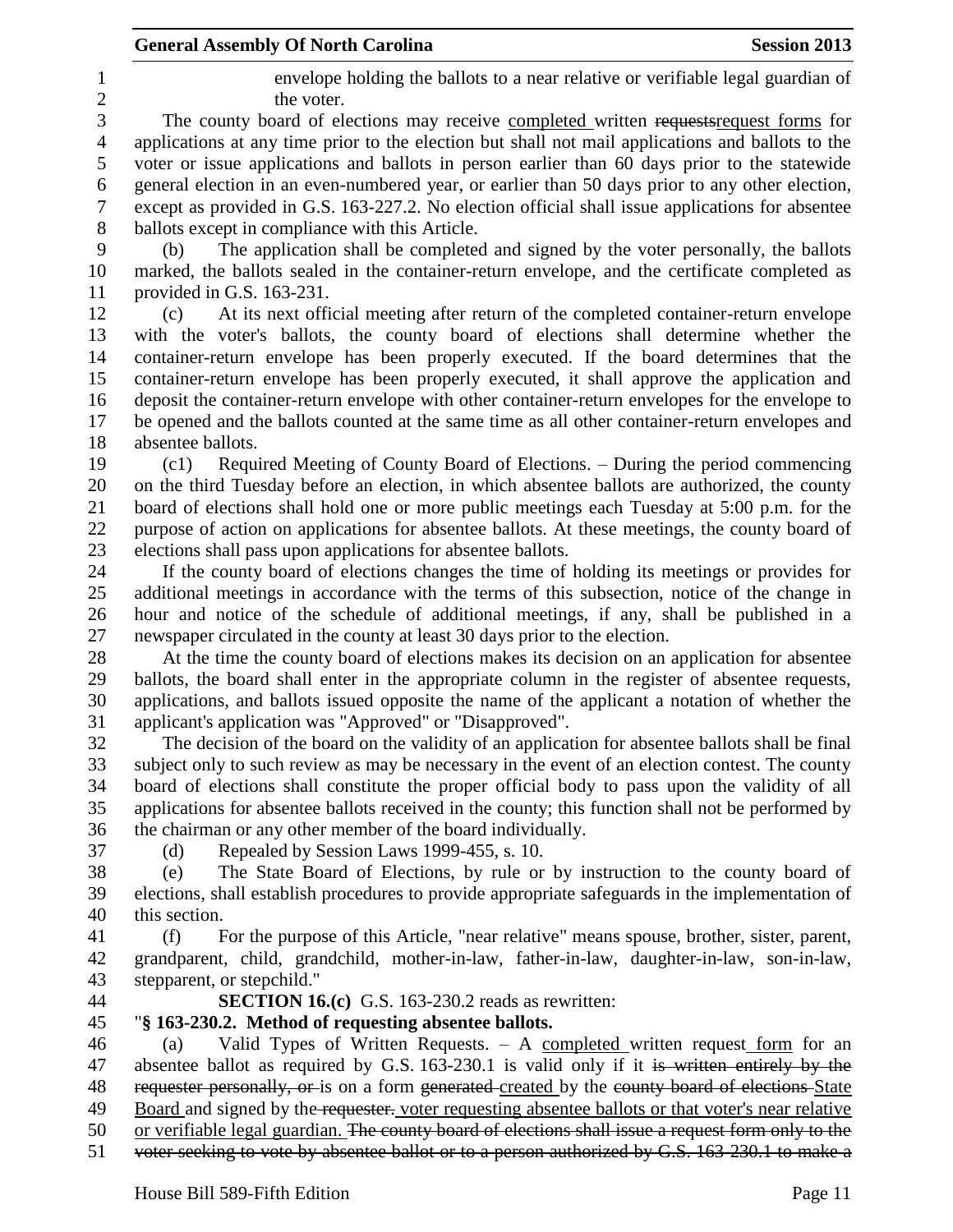### **General Assembly Of North Carolina Session 2013** request for the voter. If a requester, due to disability or illiteracy, is unable to complete a written request, that requester may receive assistance in writing that request from an individual of that requester's choice.The State Board shall make the form available at its offices, online, and in each county board of elections office, and that form may be reproduced. A voter may make a request in person or by writing to the county board for the form to request an absentee 6 ballot. The request form for an absentee ballot shall require at least the following information:<br>7 (1) The name and address of the residence of the voter. (1) The name and address of the residence of the voter. (2) The name and address of the voter's near relative or verifiable legal guardian if that individual is making the request. (3) The address of the voter to which the application and absentee ballots are to be mailed, if different from the residence address of the voter. (4) One or more of the following in the order of preference: a. The number of the voter's North Carolina drivers license issued under Article 2 of Chapter 20 of the General Statutes, including a learner's **permit or a provisional license.** 16 b. The number of the voter's special identification card for nonoperators issued under G.S. 20-37.7. 18 c. The last four digits of the applicant's social security number. 19 (5) The voter's date of birth. (6) The signature of the voter or of the voter's near relative or verifiable legal guardian if that individual is making the request. (a1) A completed request form for an absentee ballot shall be deemed a request to update the official record of voter registration for that voter and shall be confirmed in writing in accordance with G.S. 163-82.14(d). (a2) The completed request form for an absentee ballot shall be delivered to the county board of elections. If the voter does not include the information requested in subdivision (a)(4) 27 of this section, a copy of a document listed in G.S.  $163-166.12(a)(2)$  shall accompany the completed request form. (a3) Upon receiving a completed request form for an absentee ballot, the county board shall verify the voter registration. If verified, the absentee ballots and certification form shall be sent to the voter. If the voter's official record of voter registration conflicts with the completed request from for an absentee ballot or cannot be verified, the voter shall be so notified. If the county board cannot resolve the differences, no application or absentee ballots shall be issued. (b) Invalid Types of Written Requests. – A request is not valid if it does not comply with subsection (a) of this section. If a county board of elections receives a request for an absentee ballot that does not comply with subsection (a) of this section, the board shall not issue an application and ballot under G.S. 163-230.1. (c) Rules by State Board. – The State Board of Elections shall adopt rules for the enforcement of this section." **SECTION 16.(d)** G.S. 163-231 reads as rewritten: "**§ 163-231. Voting absentee ballots and transmitting them to the county board of elections.** (a) Procedure for Voting Absentee Ballots. – In the presence of a persontwo persons 44 who is are at least 18 years of age, and who is are not disqualified by G.S. 163-226.3(a)(4) or G.S. 163-237(b1), the voter shall:shall do all of the following: (1) Mark the voter's ballots, or cause them to be marked by that person in the voter's presence according to the voter's instruction;instruction. (2) Fold each ballot separately, or cause each of them to be folded in the voter's presence;presence. (3) Place the folded ballots in the container-return envelope and securely seal it, or have this done in the voter's presence;presence.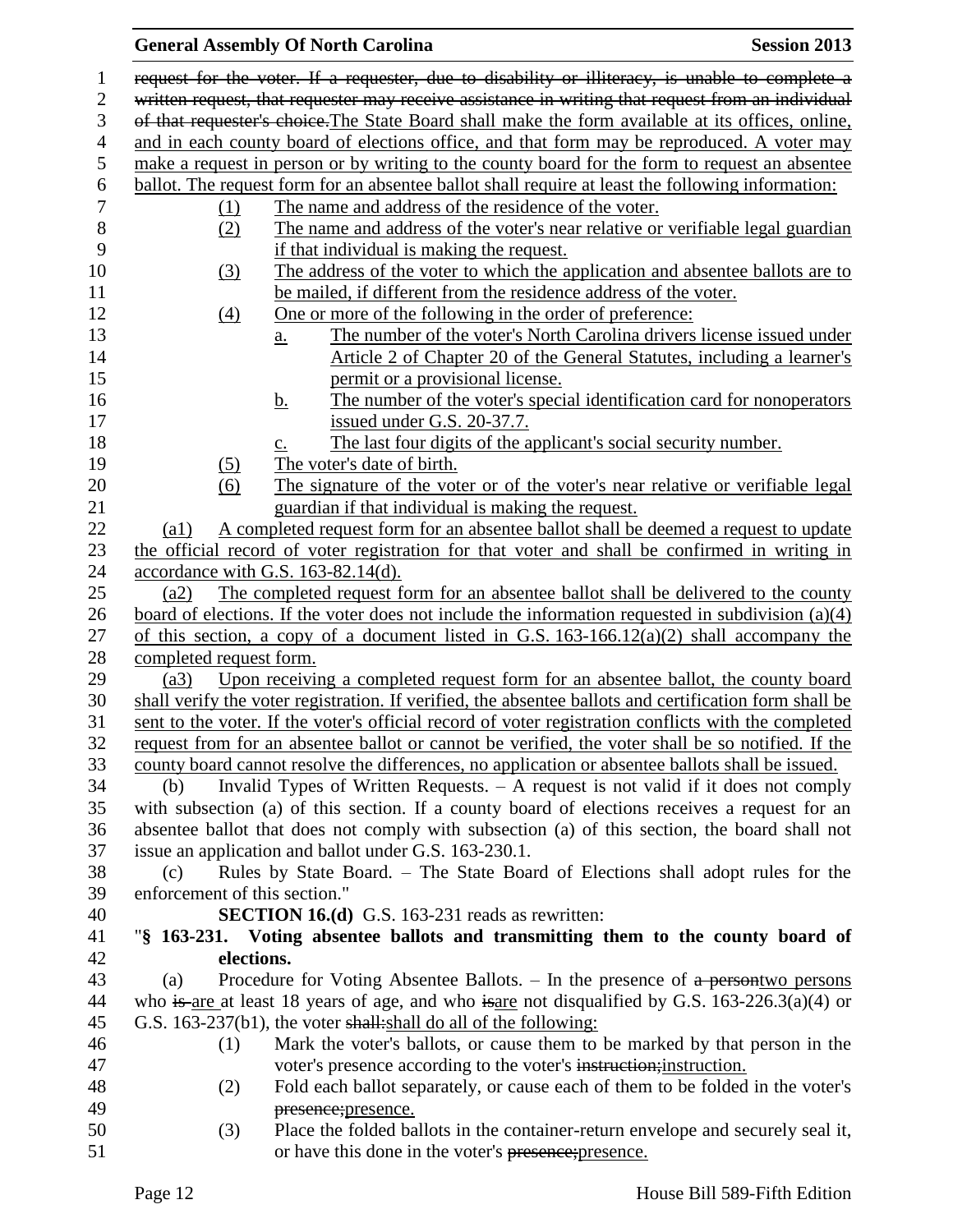|                                    |                    | <b>General Assembly Of North Carolina</b>                                                                                                                                                                                            | <b>Session 2013</b> |
|------------------------------------|--------------------|--------------------------------------------------------------------------------------------------------------------------------------------------------------------------------------------------------------------------------------|---------------------|
| $\mathbf 1$<br>$\overline{2}$<br>3 | (4)                | Make the application printed on the container-return envelope according to<br>the provisions of G.S. 163-229(b) and make the certificate printed on the<br>container-return envelope according to the provisions of G.S. 163-229(b). |                     |
| $\overline{4}$<br>5<br>6           | (5)                | Require those two persons in whose presence the voter marked that voter's<br>ballots to sign the application and certificate as witnesses and to indicate<br>those persons' addresses.                                               |                     |
| $\tau$                             |                    | The person-persons in whose presence the ballot is marked shall at all times respect the                                                                                                                                             |                     |
| $8\,$<br>9                         |                    | secrecy of the ballot and the privacy of the absentee voter, unless the voter requests the person's<br>assistance and the that person is otherwise authorized by law to give assistance. The person in                               |                     |
| 10                                 |                    | whose presence the ballot was marked shall sign the application and certificate as a witness and                                                                                                                                     |                     |
| 11                                 |                    | shall indicate that person's address. When thus executed, the sealed container-return envelope,                                                                                                                                      |                     |
| 12                                 |                    | with the ballots enclosed, shall be transmitted in accordance with the provisions of subsection                                                                                                                                      |                     |
| 13                                 |                    | (b) of this section to the county board of elections which issued the ballots.                                                                                                                                                       |                     |
| 14                                 | $\left( a1\right)$ | Repealed by Session Laws 1987, c. 583, s. 1.                                                                                                                                                                                         |                     |
| 15                                 | (b)                | Transmitting Executed Absentee Ballots to County Board of Elections. - The sealed                                                                                                                                                    |                     |
| 16                                 |                    | container-return envelope in which executed absentee ballots have been placed shall be                                                                                                                                               |                     |
| 17                                 |                    | transmitted to the county board of elections who issued them as follows: All ballots issued                                                                                                                                          |                     |
| 18                                 |                    | under the provisions of Articles 20this Article and Article 21A of this Chapter shall be                                                                                                                                             |                     |
| 19                                 |                    | transmitted by mail or by commercial courier service, at the voter's expense, or delivered in                                                                                                                                        |                     |
| 20                                 |                    | person, or by the voter's near relative or verifiable legal guardian not later than 5:00 p.m. on the                                                                                                                                 |                     |
| 21                                 |                    | day before the statewide primary or general election or county bond election. Ballots issued                                                                                                                                         |                     |
| 22                                 |                    | under the provisions of Article 21A of this Chapter may also be electronically transmitted. If                                                                                                                                       |                     |
| 23                                 |                    | ballots are received later than that hour, they those absentee ballots shall not be accepted unless                                                                                                                                  |                     |
| 24<br>25                           |                    | (i) federal law so requires, (ii) if ballots issued under Article 20 of this Chapter-Article, the<br>absentee ballots are postmarked by the day of the statewide primary or general election or                                      |                     |
| 26                                 |                    | county bond election and are received by the county board of elections not later than three days                                                                                                                                     |                     |
| 27                                 |                    | after the election by 5:00 p.m., or (iii) if ballots-issued under Article 21A of this Chapter                                                                                                                                        |                     |
| 28                                 |                    | Chapter, the absentee ballots are received by the county board of elections not later than the                                                                                                                                       |                     |
| 29                                 |                    | end of business on the business day before the canvass conducted by the county board of                                                                                                                                              |                     |
| 30                                 |                    | elections held pursuant to G.S. 163-182.5. Ballots issued under Article 20 of this Chapter                                                                                                                                           |                     |
| 31                                 |                    | Article not postmarked by the day of the election shall not be accepted by the county board of                                                                                                                                       |                     |
| 32                                 | elections."        |                                                                                                                                                                                                                                      |                     |
| 33                                 |                    | <b>SECTION 16.(e)</b> G.S. 163-226 is amended by adding a new subsection to read:                                                                                                                                                    |                     |
| 34                                 | " $(d)$            | The Term "Verifiable Legal Guardian." - An individual appointed guardian under                                                                                                                                                       |                     |
| 35                                 |                    | Chapter 35A of the General Statutes. For a corporation appointed as a guardian under that                                                                                                                                            |                     |
| 36                                 |                    | Chapter, the corporation may submit a list of 10 named individuals to the State Board of                                                                                                                                             |                     |
| 37                                 |                    | Elections who may act for that corporation under this Article."                                                                                                                                                                      |                     |
| 38                                 |                    | <b>SECTION 17.</b> Education and Publicity Requirements. – The public shall be                                                                                                                                                       |                     |
| 39                                 |                    | educated about the photo identification to vote requirements of this act as follows:                                                                                                                                                 |                     |
| 40                                 | (1)                | As counties use their regular processes to notify voters of assignments and                                                                                                                                                          |                     |
| 41                                 |                    | reassignments to districts for election to the United States House of                                                                                                                                                                |                     |
| 42                                 |                    | Representatives, State Senate, State House of Representatives, or local                                                                                                                                                              |                     |
| 43                                 |                    | office, by including information about the provisions of Part II of this act.                                                                                                                                                        |                     |
| 44                                 | (2)                | As counties send new voter registration cards to voters as a result of new                                                                                                                                                           |                     |
| 45                                 |                    | registration, changes of address, or other reasons, by including information                                                                                                                                                         |                     |
| 46                                 |                    | about the provisions of Part II of this act.                                                                                                                                                                                         |                     |
| 47                                 | (3)                | Counties that maintain a board of elections Web site shall include                                                                                                                                                                   |                     |
| 48                                 |                    | information about the provisions of Part II of this act.                                                                                                                                                                             |                     |
| 49                                 | (4)                | Notices of elections published by county boards of elections under                                                                                                                                                                   |                     |
| 50                                 |                    | G.S. 163-22(8) for the 2014 primary and 2014 general election shall include                                                                                                                                                          |                     |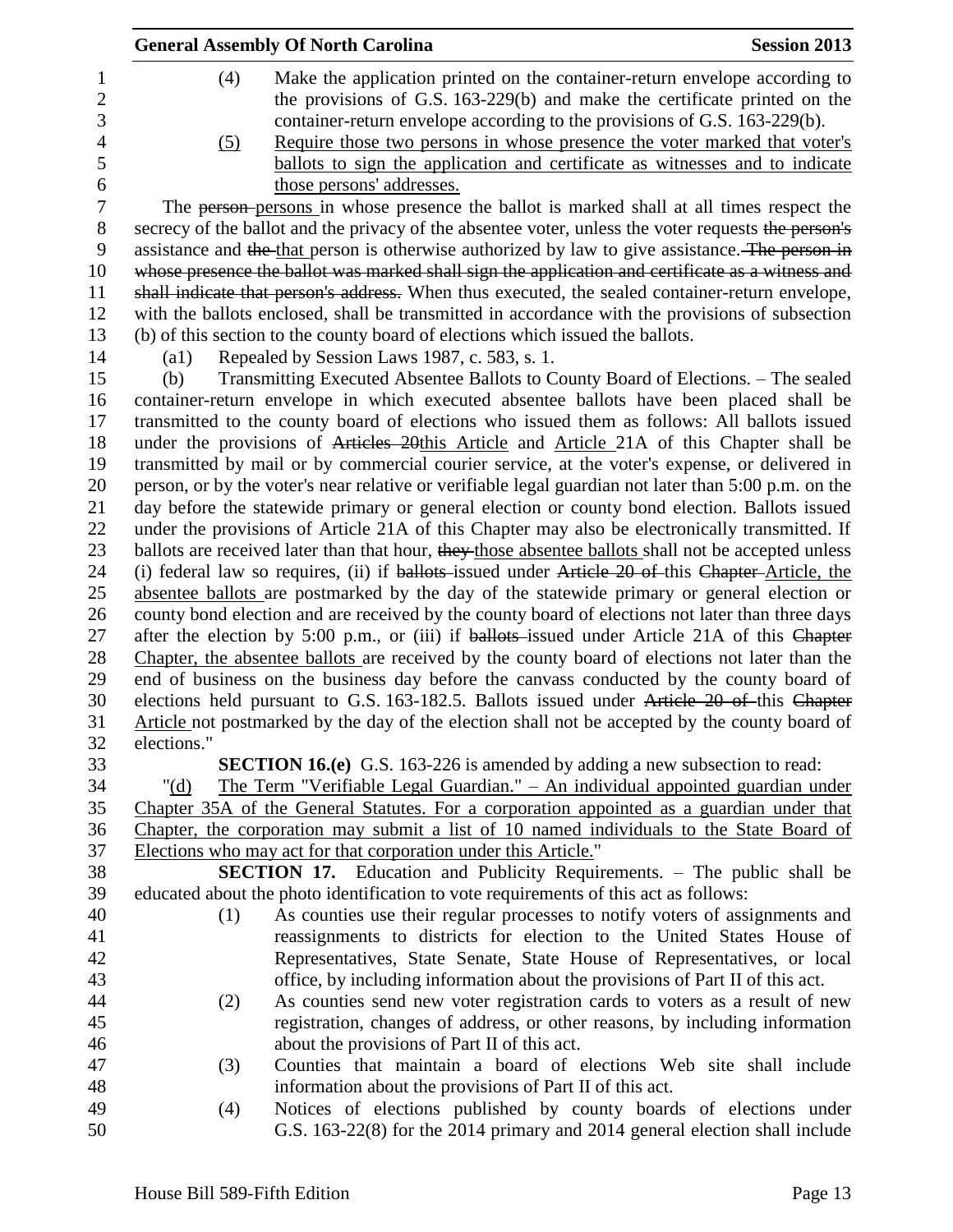|                     |      | <b>General Assembly Of North Carolina</b><br><b>Session 2013</b>                                                                                            |  |
|---------------------|------|-------------------------------------------------------------------------------------------------------------------------------------------------------------|--|
| $\mathbf{1}$        |      | a brief statement that photo identification will be required to vote in person                                                                              |  |
| $\sqrt{2}$          |      | beginning in 2016.                                                                                                                                          |  |
| 3<br>$\overline{4}$ | (5)  | The State Board of Elections shall include on its Web site information about<br>the provisions of Part II of this act.                                      |  |
| 5                   | (6)  | Counties shall post at the polls and at early voting sites beginning with the                                                                               |  |
| 6                   |      | 2014 primary elections information about the provisions of Part II of this act.                                                                             |  |
| $\boldsymbol{7}$    | (7)  | The Voter Information and Verification Advisory board, as required by Part                                                                                  |  |
| $8\,$               |      | I of this act, shall provide education and assistance to voters and newly                                                                                   |  |
| 9                   |      | registered voters information about the provisions of Part II of this act.                                                                                  |  |
| 10                  | (8)  | The State Board of Elections shall distribute information about the photo                                                                                   |  |
| 11                  |      | identification to groups and organizations serving persons with disabilities or                                                                             |  |
| 12                  |      | the elderly.                                                                                                                                                |  |
| 13                  | (9)  | The State Board of Elections may publish a Voter Guide that includes the                                                                                    |  |
| 14                  |      | voter identification procedures and requirements set forth in the provisions                                                                                |  |
| 15                  |      | of Part II of this act in an easily readable and understandable form. The                                                                                   |  |
| 16                  |      | Board may distribute the Guide to as many registered voters in the State as                                                                                 |  |
| 17                  |      | practical through a mailing to all residences of registered voters at least 30                                                                              |  |
| 18                  |      | days before the one-stop voting period provided in G.S. 163-227.2 for the                                                                                   |  |
| 19                  |      | primary and at least 30 days before the one-stop voting period provided in                                                                                  |  |
| 20                  |      | G.S. 163-227.2 for the general election. If the State Board decides to publish                                                                              |  |
| 21                  |      | a Voter Guide, the State Board shall incur the costs of production and                                                                                      |  |
| 22                  |      | mailing of the Voter Guide and shall adopt rules for the administration of                                                                                  |  |
| 23                  |      | this subdivision.                                                                                                                                           |  |
| 24                  | (10) | The State Board of Elections, the Division of Motor Vehicles, and county                                                                                    |  |
| 25                  |      | boards of elections in counties where there is no Division of Motor Vehicles                                                                                |  |
| 26                  |      | driver license office open five days a week shall include information about                                                                                 |  |
| 27                  |      | mobile unit schedules on existing Web sites, shall distribute information                                                                                   |  |
| 28                  |      | about these schedules to registered voters identified without photo                                                                                         |  |
| 29                  |      | identification, and shall publicize information about the mobile unit                                                                                       |  |
| 30<br>31            |      | schedules through other available means.                                                                                                                    |  |
| 32                  | (11) | The State Board of Elections and county boards of elections shall direct<br>volunteers to assist registered voters and shall publicize available assistance |  |
| 33                  |      | in obtaining photo identification where available through local governments                                                                                 |  |
| 34                  |      | in counties where there is no Division of Motor Vehicles driver license                                                                                     |  |
| 35                  |      | office open five days a week.                                                                                                                               |  |
| 36                  |      | <b>SECTION 18.</b> The State Board of Elections shall reimburse the Division of Motor                                                                       |  |
| 37                  |      | Vehicles, the State Registrar, and the county registers of deeds for direct costs incurred in                                                               |  |
| 38                  |      | administering the fee waivers authorized in Section 13 and Section 14 of this act.                                                                          |  |
| 39                  |      | The State Board of Elections shall reimburse any local<br><b>SECTION 18.5.</b>                                                                              |  |
| 40                  |      | government, as defined in G.S. 159-7, for direct costs incurred in issuing photo identification if                                                          |  |
| 41                  |      | the local government meets all of the following requirements:                                                                                               |  |
| 42                  | (1)  | Is located in a county where there is no Division of Motor Vehicles driver                                                                                  |  |
| 43                  |      | license office open five days a week.                                                                                                                       |  |
| 44                  | (2)  | Requires that in order to qualify for issuance of photo identification, the                                                                                 |  |
| 45                  |      | individual seeking an identification card must complete an application and                                                                                  |  |
| 46                  |      | provide proof of identity equivalent to the requirement for a special                                                                                       |  |
| 47                  |      | identification card issued by the Division of Motor Vehicles, as provided in                                                                                |  |
| 48                  |      | G.S. 20-7 and G.S. 20-37.7.                                                                                                                                 |  |
| 49                  | (3)  | Requires an individual seeking identification to sign a declaration that the                                                                                |  |
| 50                  |      | individual is a registered voter and does not have other identification                                                                                     |  |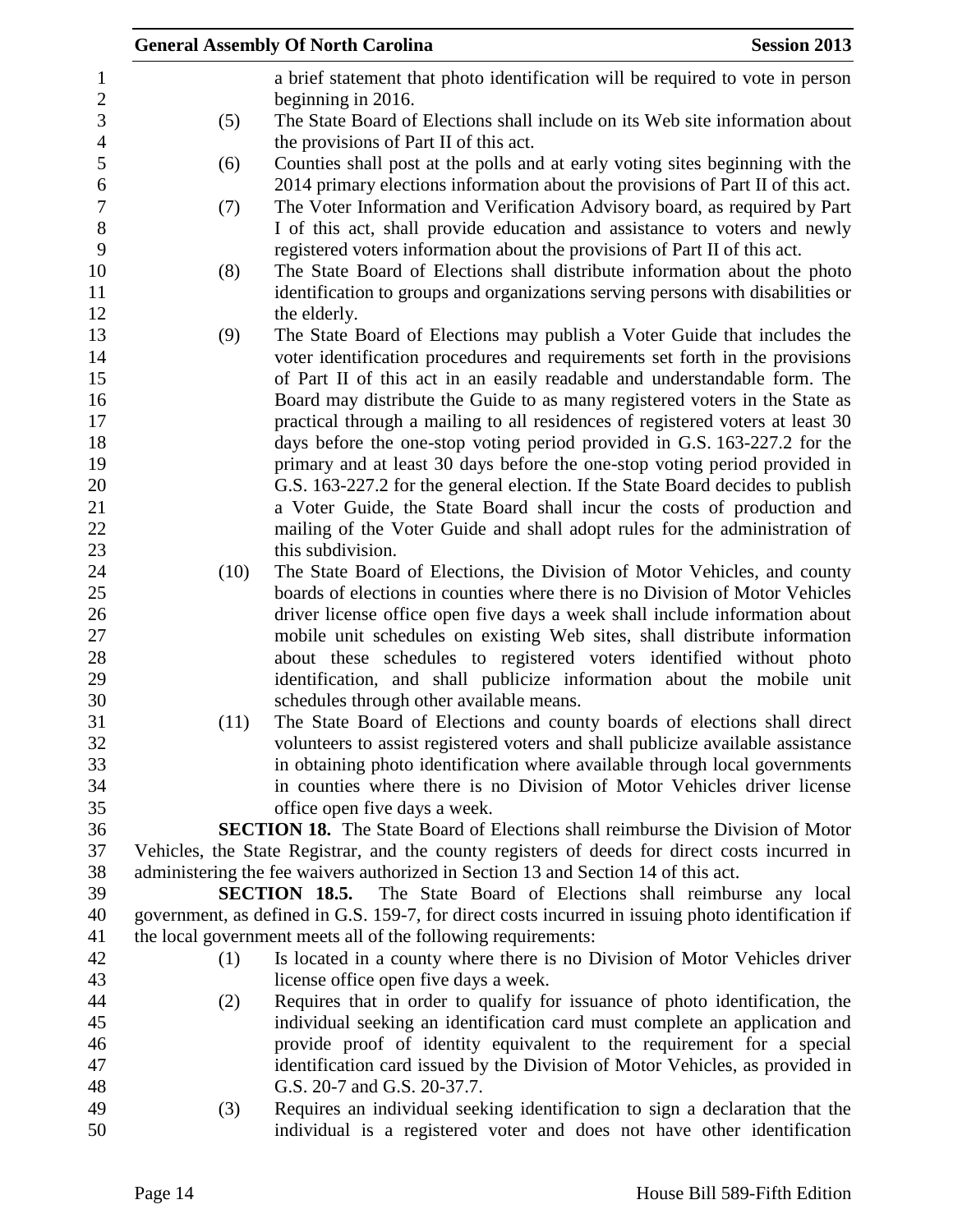| <b>General Assembly Of North Carolina</b> |     |                                                                                                                                                                                                                                                       | <b>Session 2013</b> |
|-------------------------------------------|-----|-------------------------------------------------------------------------------------------------------------------------------------------------------------------------------------------------------------------------------------------------------|---------------------|
|                                           | (4) | acceptable under G.S. 163-166.13 and includes a prominent statement on the<br>form that a false declaration is a Class I felony under G.S. 163-275(13).<br>Verifies the individual's voter registration prior to issuing the photo<br>identification. |                     |
|                                           | (5) | Provides documentation of compliance with these requirements to the State<br>Board of Elections when seeking reimbursement.                                                                                                                           |                     |
|                                           |     | <b>SECTION 19.</b> The State Board of Elections shall include in all forms prepared by                                                                                                                                                                |                     |
|                                           |     | the Board a prominent statement that submitting fraudulently or falsely completed declarations<br>is a Class I felony under Chapter 163 of the General Statutes.                                                                                      |                     |
|                                           |     | <b>SECTION 20.</b> By April 1, 2014, the State Board of Elections shall review and                                                                                                                                                                    |                     |
|                                           |     | make recommendations to the Joint Legislative Elections Oversight Committee on the steps                                                                                                                                                              |                     |
|                                           |     | recommended by the Board to implement the use of electronic and digital information in all                                                                                                                                                            |                     |
|                                           |     | polling places statewide. The review shall address all of the following:                                                                                                                                                                              |                     |
|                                           | (1) | Obtaining digital photographs of registered voters and verifying identity of<br>those voters.                                                                                                                                                         |                     |
|                                           | (2) | Maintaining information stored electronically in a secure fashion.                                                                                                                                                                                    |                     |
|                                           | (3) | Utilizing electronically stored information, including digital photographs and                                                                                                                                                                        |                     |
|                                           |     | electronic signatures, to create electronic pollbooks.                                                                                                                                                                                                |                     |
|                                           | (4) | Using electronic pollbooks to assist in identifying individuals attempting to<br>vote more than once in an election.                                                                                                                                  |                     |
|                                           | (5) | A proposed plan for a pilot project to implement electronic pollbooks,                                                                                                                                                                                |                     |
|                                           |     | including the taking of digital photographs at the polling place to supplement                                                                                                                                                                        |                     |
|                                           |     | the electronic pollbooks.                                                                                                                                                                                                                             |                     |
|                                           | (6) | Any other related matter identified by the State Board impacting the use of                                                                                                                                                                           |                     |
|                                           |     | digital and electronic information in the voting place.                                                                                                                                                                                               |                     |
|                                           |     | <b>SECTION 21.</b> If any provision of this act or its application is held invalid, the                                                                                                                                                               |                     |
|                                           |     | invalidity does not affect other provisions or applications of this act that can be given effect                                                                                                                                                      |                     |
|                                           |     | without the invalid provisions or application, and to this end the provisions of this act are                                                                                                                                                         |                     |
| severable.                                |     |                                                                                                                                                                                                                                                       |                     |
|                                           |     | <b>SECTION 22.</b> This act shall become effective and applies as follows:                                                                                                                                                                            |                     |
|                                           | (1) | Part I of this act becomes effective July 1, 2013, and expires December 31,                                                                                                                                                                           |                     |
|                                           |     | 2016.                                                                                                                                                                                                                                                 |                     |
|                                           | (2) | Part II of this act becomes effective October 1, 2013, and applies to<br>primaries and elections conducted on or after that date. Notwithstanding                                                                                                     |                     |
|                                           |     | G.S. $163-166.13$ or G.S. $163-87(5)$ , as enacted by this act, at any primary or                                                                                                                                                                     |                     |
|                                           |     | election between October 1, 2013, and January 1, 2016, any registered voter                                                                                                                                                                           |                     |
|                                           |     | who does not present identification or whose photo identification does not                                                                                                                                                                            |                     |
|                                           |     | bear any reasonable resemblance to the voter (i) shall be permitted to vote                                                                                                                                                                           |                     |
|                                           |     | and shall not be required to vote a provisional or a challenged ballot and (ii)                                                                                                                                                                       |                     |
|                                           |     | shall not be challenged for failure to present photo identification.                                                                                                                                                                                  |                     |
|                                           | (3) | Sections 13 and 14 of this act become effective October 1, 2013.                                                                                                                                                                                      |                     |
|                                           | (4) | Section 16 becomes effective January 1, 2014, and applies to primaries and                                                                                                                                                                            |                     |
|                                           |     | elections held on or after that date.                                                                                                                                                                                                                 |                     |
|                                           | (5) | At any election between October 1, 2013, and January 1, 2016, any                                                                                                                                                                                     |                     |
|                                           |     | registered voter may present that voter's photo identification to the elections                                                                                                                                                                       |                     |
|                                           |     | officials at the voting place but may not be required to do so. At each                                                                                                                                                                               |                     |
|                                           |     | election between October 1, 2013, and January 1, 2016, each voter                                                                                                                                                                                     |                     |
|                                           |     | presenting in person shall be notified that photo identification will be needed                                                                                                                                                                       |                     |
|                                           |     | to vote beginning in 2016 and be asked if that voter has one of the forms of                                                                                                                                                                          |                     |
|                                           |     | photo identification appropriate for voting. If that voter indicates he or she                                                                                                                                                                        |                     |
|                                           |     | does not have one or more of the types of photo identification appropriate                                                                                                                                                                            |                     |